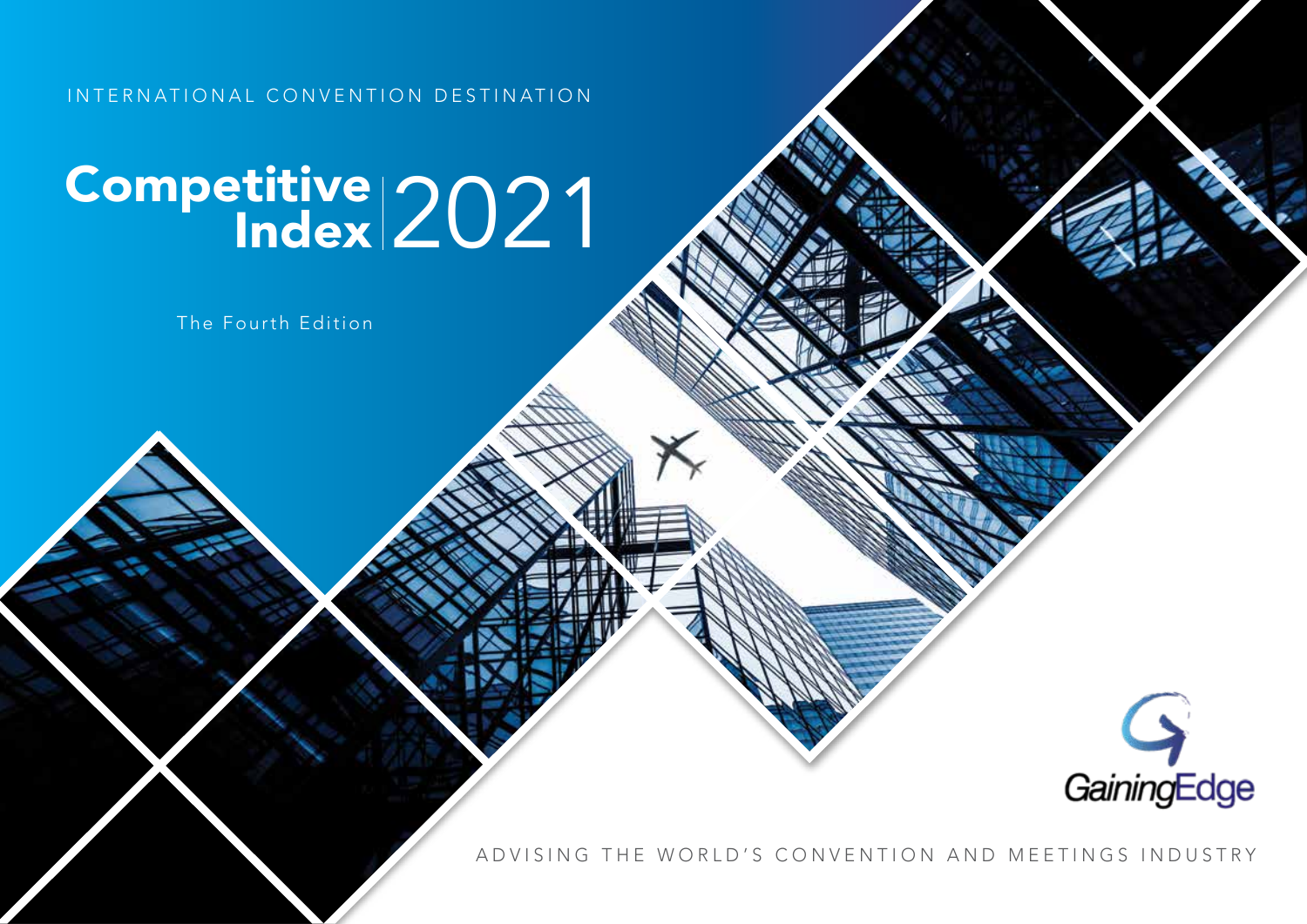



Index Report

Us

to Watch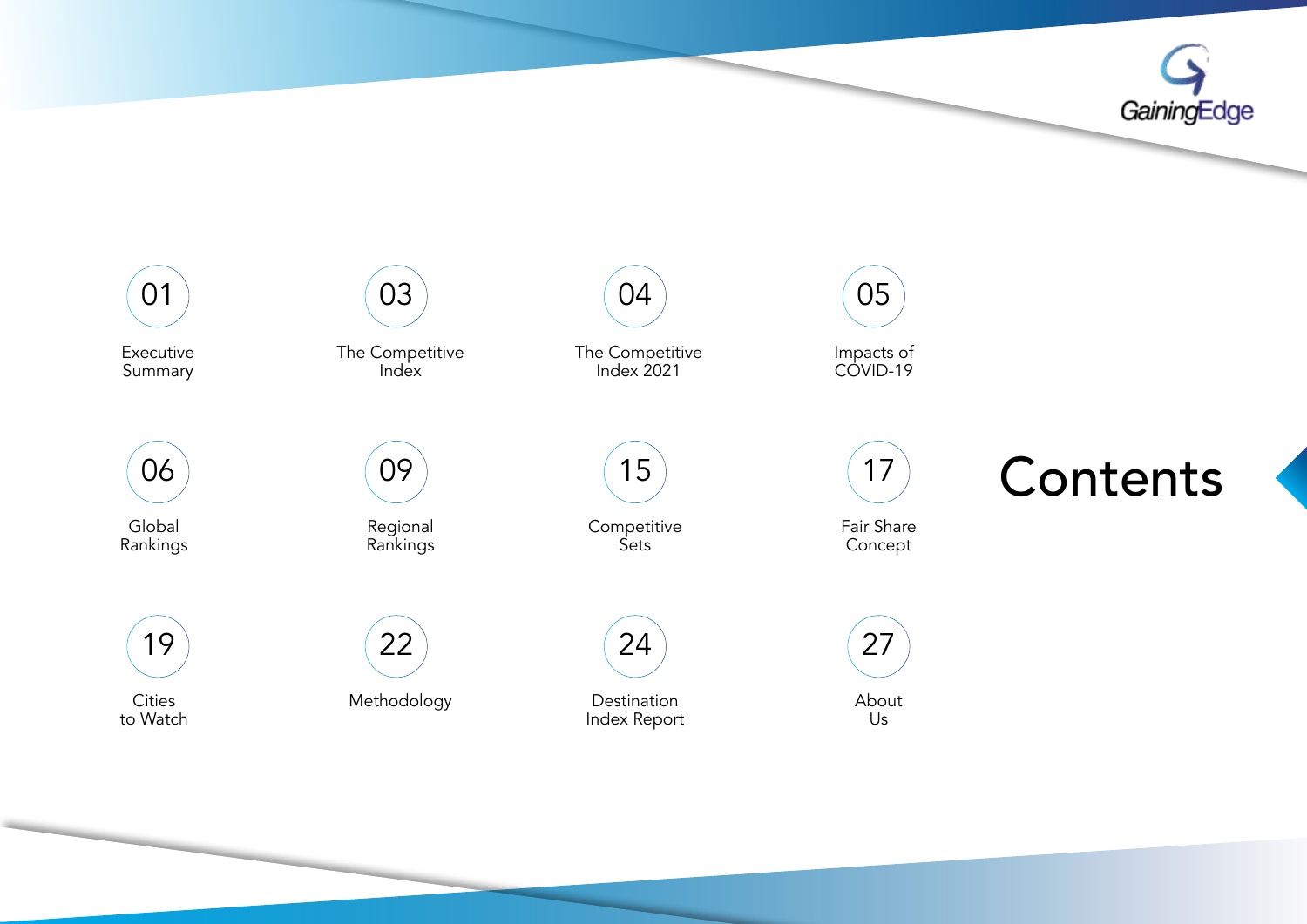# <span id="page-2-0"></span>**Executive Summary**

### **Speeding Up Recovery**

In the last three years, the *Gaining*Edge Destination Competitive Index has ranked destinations based on their competitive strength to attract international conferences. Our focus this year is to analyze destinations' competitiveness with the aim to help them understand which strategies and activities they can use to speed up their recovery post pandemic.

This year, the total competitive scores for all 101 cities - the same cities as in previous report - have declined due to the impact of COVID-19, although the relative positions among most have not changed dramatically with many destinations maintaining the same or similar ranking as last year.

Destinations which experienced a relatively greater decline are cities which have scored well in the past because of their air accessibility and large meeting venues, as well as leisure cities with strong destination appeal. Also, there is a trend that smaller destinations with more flexible infrastructure, and those with a strong association community, are less affected.

Our advice to all destinations is to analyze their competitiveness, within the correct set of other cities, in order to better understand their current challenges. In doing so, they can develop more efficient and effective strategies for speedy recovery from the pandemic downturn. Key findings from this report validate our belief that a destination should focus on:

1) Intellectual Engagement – Build relationships with local association leaders and leverage on their international reputation;

2) Flexible Approach – Have more flexibility in product offerings and an agile market approach;

3) Technological Advancement – Be ready to use new technologies in meetings and events to cater for live and remote participants;

4) **Regional Focus** – Work the national and regional markets for these are the short-term yield sources.

Each destination should compare its advantages and challenges within its primary competitive set and, based on that analysis, decide how to combine these strategically to become more competitive.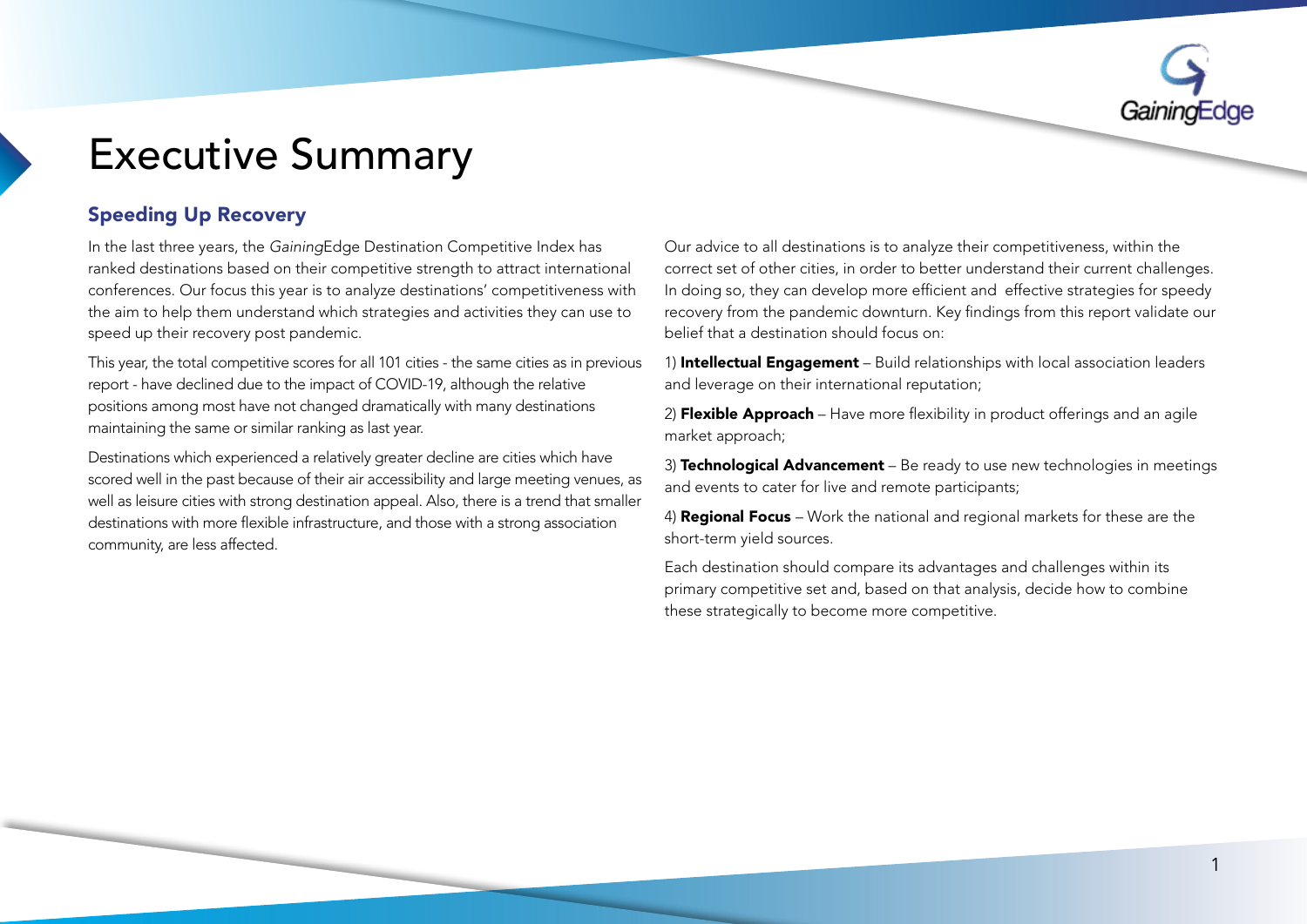

### **Flagship Examples**

We selected six cities worthy of mention because of their convention product attributes, and how well, or not, they have or can, optimise on their .competitiveness

**Beijing** – In our 2021 Index, Beijing jumped from  $7<sup>th</sup>$  to  $4<sup>th</sup>$  place globally and took 2<sup>nd</sup> position in Asia. Its fast recovery, growing competitiveness and being in the global top 5 for available intellectual capital (per our other GEAR research on Intellectual Capital) indicates great potential for further improvement in future .years

**Istanbul** – After a historical best in 2015, Istanbul's position declined due to political instability and related challenges. However, it boasts excellent destination products and jumped to  $9<sup>th</sup>$  place globally ( $4<sup>th</sup>$  in Europe) in our 2021 Index. Since 2017, Istanbul has been on a path to recovery (albeit slowed by COVID-19) and we expect this to continue.

Moscow - Eastern European cities are relatively less competitive compared to Western European cities but Moscow is an exception as a global hub with excellent accessibility and infrastructure. Moscow has many local intellectual leaders who can help bring events however the city has vet to leverage on this competitive advantage well.

**Budapest** – Budapest is in ICCA's Top 30 for year 2019 and sits at 61<sup>st</sup> place overall in our Index, and at 29<sup>th</sup> in Europe. Although meeting numbers have declined, Budapest still achieved results above its competitiveness score. It has a bright future if it can activate its competitiveness in a strategic way.

Florence – Best known as a beautiful city with a strong leisure segment, Florence improved its competitive position to 47<sup>th</sup> place globally (21<sup>st</sup> in Europe). Ranked 88<sup>th</sup> by ICCA in year 2019, this gap nonetheless indicates solid potential for growth if the city leverages its key competitive advantages.

**Ghent** – Well-known as a European university town, Ghent is relatively less competitive when compared to larger, capital cities. However, continuous good results show Ghent has strong collaboration with its local academic community and is very effective at harnessing its intellectual capital - the key source of its success.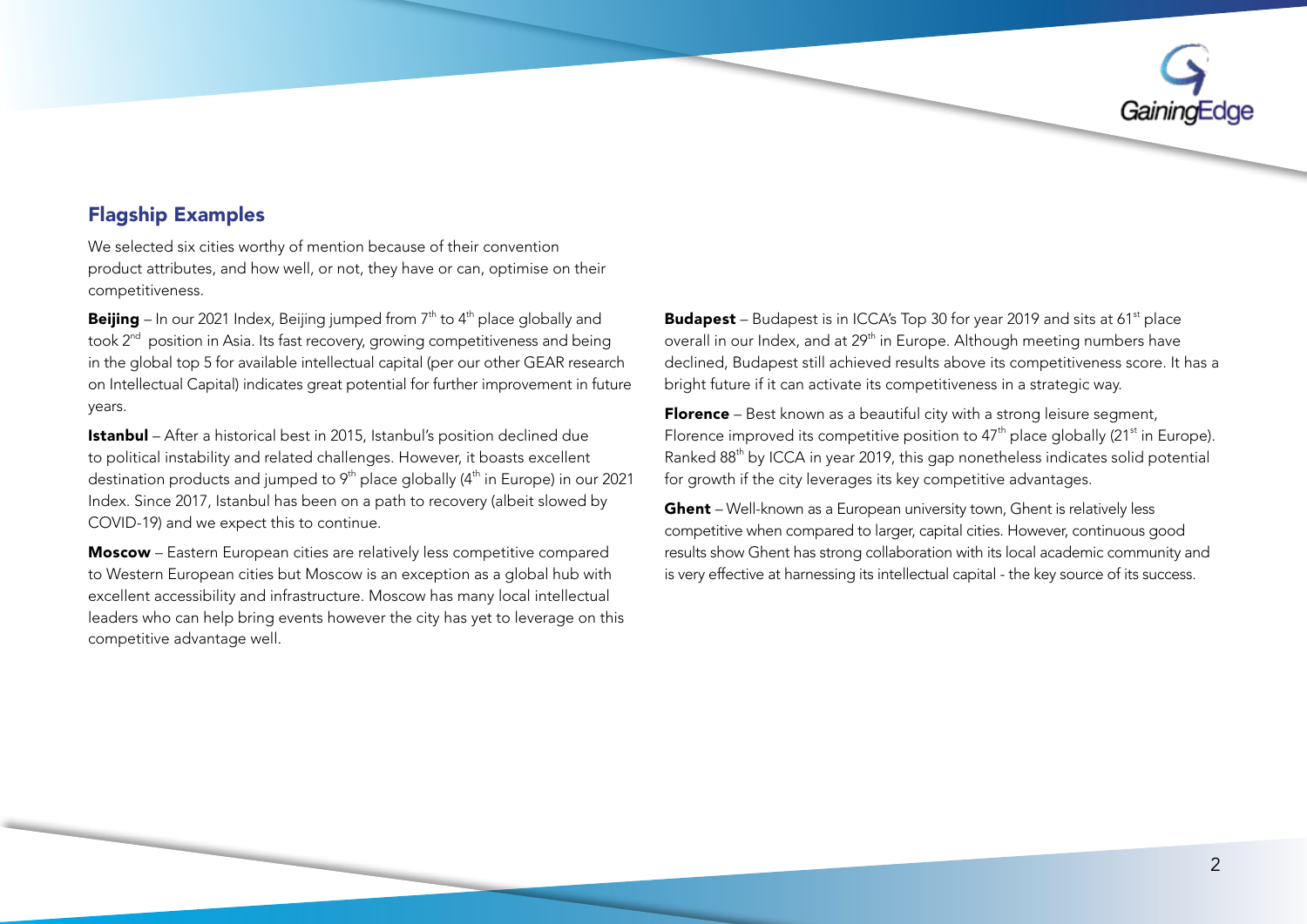

# <span id="page-4-0"></span>The Competitive Index

### The Competitive Index

For the fourth year in a row, GainingEdge publishes its **International Convention Destination Competitive Index Annual Report.** As in previous years, the report covers the top 101 destinations with the largest number of international association meetings (according to ICCA) held in the last recorded three-year series (2017-2019). As this analysis partly refers to the period since the whole world was affected by the COVID-19 (since early 2020), the report will point out some challenges international convention destinations have faced.

The GainingEdge Competitive Index provides an assessment of how convention cities compare in terms of the strength of their destination products. The Index takes into consideration the key factors that influence the choice of the next host destination made by meeting planners and conference organizers, and these include: meeting infrastructure (meeting venues, hotel offer and facility package, international accessibility and logistics), distinctive factors (local scientific community, destination appeal and costs), as well as macro indicators (market size, economic strength, business environment, and social conditions).

However, as the Competitive Index does not take into account the efforts or effectiveness of convention bureaus' actions, this Index does not indicate if one city is more successful than the other as a convention destination. What the Index does say is that based on the destination's convention products, these results can be reasonably expected.

As such, the Competitive Index establishes relevant quantitative tools in the global meetings industry in order to help destinations understand their competitive position; the relationship between different competitive factors; and to identify areas for improving their destination products.

With this aim to provide quantitative analysis on destinations' competitiveness, as well as opportunities and resources for their success, GainingEdge created an internal division *Gaining*Edge Analysis & Research (GEAR).

Destinations can use this Competitive Index to obtain preliminary data and directions which will support their further planning and implementation. To further assist individual destinations in their detailed strategic planning, GEAR also provides consolidated analyses based on the Competitive Index via a new service, the Destination Index Report. With the Destination Competitive Index, we have developed quantitative tools to evaluate the relative competitiveness of convention destinations and equate that to potential business levels, thereby providing a foundation for quantitative analysis and data for facts-based decision .making

Finally, the Competitive Index provides fact-based quantitative indicators which will help the business events industry submit their proposals, to their decision makers and funders (eq qovernment or city authorities) to obtain much needed support through the recovery period.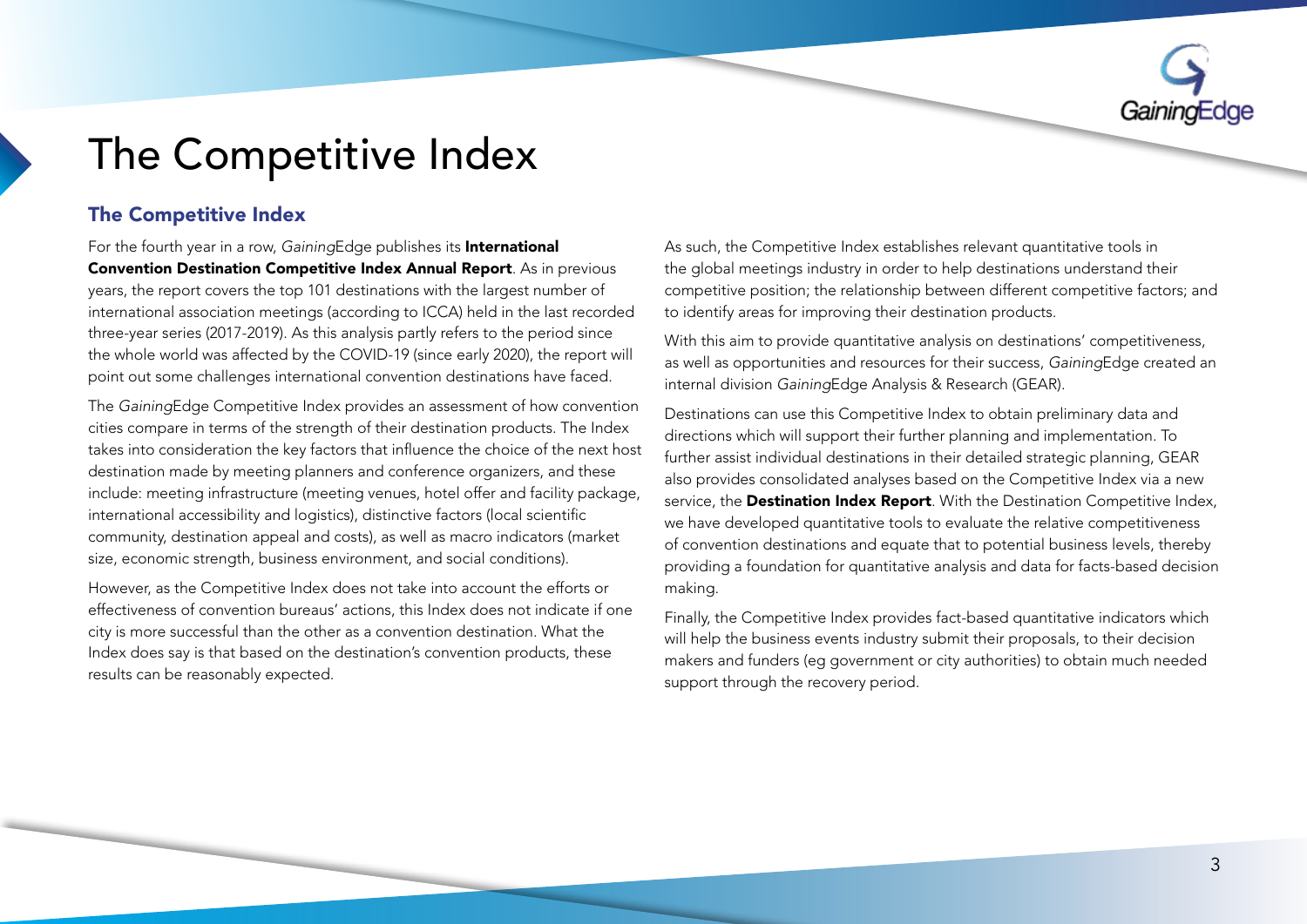

# <span id="page-5-0"></span>The Competitive Index 2021

### **The Competitive Index 2021**

As in previous years, the Destination Competitive Index 2021 presents the Top 100 destinations (exactly 101), their rank and number of competitive points (or competitive scores), based on a consistent methodology and research of the 11 competitive factors.

The Competitive Index report 2021 covers the same cities as in 2020, ensuring full comparability in the scores for the last two years.

It should be noted that some destinations have strong product attributes (meeting venues, air accessibility, large markets and/or strong economies) and high competitiveness, but are not included in the report as they are not listed among the ICCA top 100 (in the last recorded three-year period 2017-2019). This happens if these destinations, for whatever reason, were not focused on international association meetings in that period. Some destinations could be chiefly focused on their national market (especially in large and developed countries), while others may be more focused on the exhibition business or the international association meetings market is a new and emerging business segment for them.

However, any destination, even if not included in this research, is welcomed to ask for a competitive index analysis and GEAR is ready and able to provide relevant information and assessment of the destination's competitiveness, in relation to its competitive set.

Our main reason to include the same cities as in the previous 2020 report is because all destinations have been impacted by COVID-19. The ranking which ICCA provided in 2021 is based on planned meetings (but not necessarily held). and therefore not fully comparable with previous years. These data include cancelled, postponed as well as virtual and hybrid events. Relative relations among these events for each destination are different and the data is still not complete as some of postponed events will appear in future years. As a result, at GEAR we decided to maintain the same methodology as we did in the pre-COVID period.

Clearly it will take some time to include these events into the analysis and to estimate the impact of COVID-19 on all convention destinations in terms of meetings cancelled or held in future years (both onsite and online) and in virtual or hybrid form. Once complete and with comparable data, GEAR will be able to provide a full analysis of the impact of COVID-19 on the competitiveness of convention destinations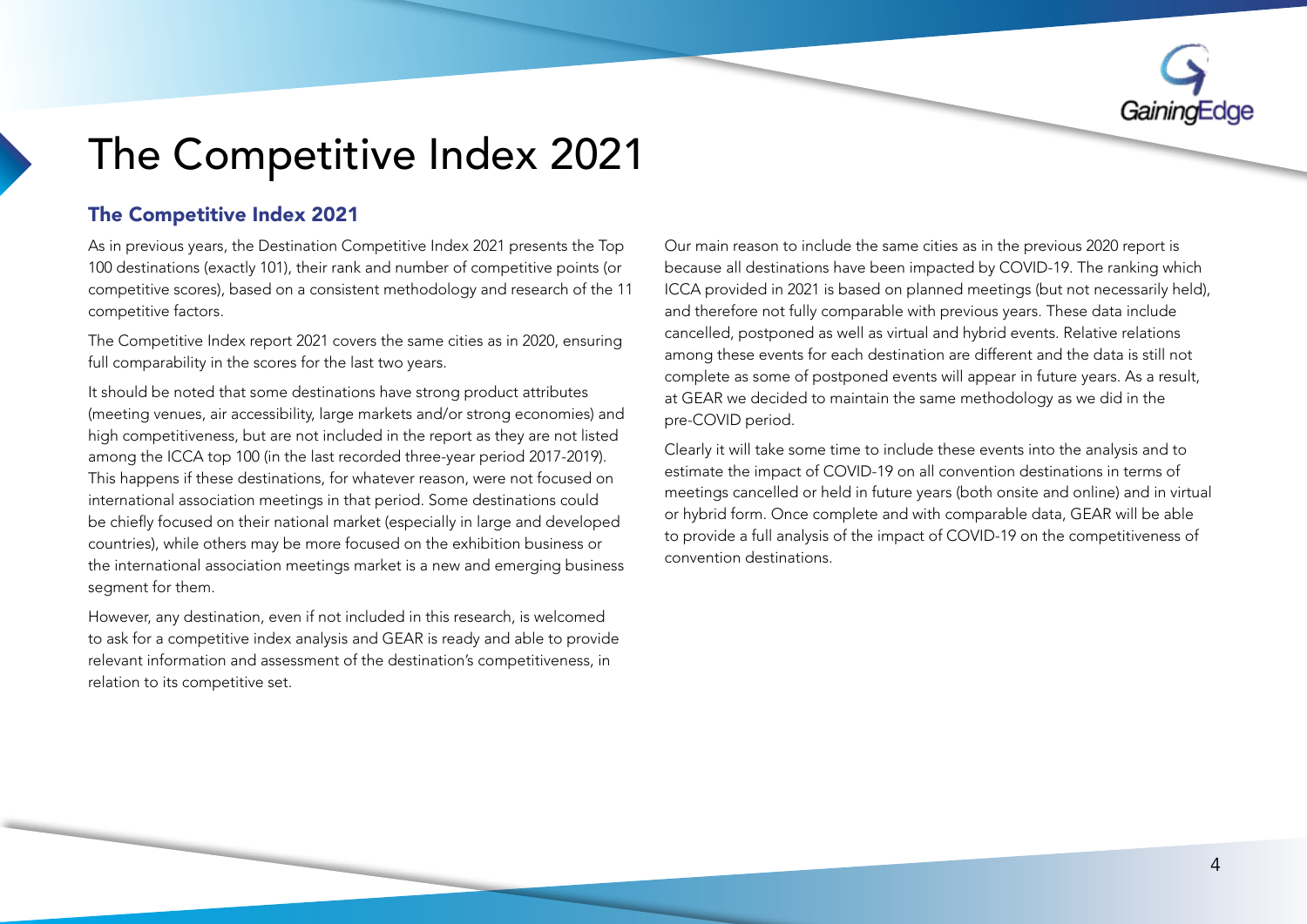

# <span id="page-6-0"></span>Impacts of COVID-19

### COVID-19

Since early 2020, the world has faced the pandemic caused by COVID-19, and in addition to the staggering human toll, it has affected many destinations by reducing their economic activity, including convention business. As we observe the mid-term period (in a three-year series) to follow destination competitiveness, the pandemic has already significantly affected all meeting destinations around the world.

Compared to the previous year, overall competitive scores dropped for all listed destinations, with the level of decline varying for different cities. The most affected competitive factor is Air Accessibility, due to the huge drop in international flights since 2020. Next, use of the largest Meeting Facilities has declined as most large international congresses were postponed or canceled. In addition, the number of international visitors significantly dropped, so we have a decrease in competitive scores for Destination Appeal (although this score still includes data from before the pandemic).

It is important to note the Competitive Index model focuses on relative positions among destinations and the level of competitiveness for each factor. Therefore, although the total competitive scores for all cities have declined, the relative positions among them have not changed dramatically and so many destinations have maintained the same or similar ranking. Some destinations experienced a large decline in number of competitive points, while some of them lost only a couple of competitive points from last year.

We see the destinations which experienced a higher decline are large cities with good air accessibility and large meeting venues, as well as leisure cities with strong destination appeal (eg Kyoto, Taipei, Toronto, Milan, Mexico City, Barcelona).

On the other hand, smaller destinations with more flexible meetings infrastructure as well as a strong association community have been less affected (Ghent, Lausanne, Vilnius, Tallinn, etc.). Also, large Chinese cities (Beijing and Shanghai) experienced relatively small declines compared to other top global cities. These cities saw a relatively fast recovery, especially regarding Air Accessibility, so in 2020 seven of the 10 busiest airports in the world serve Chinese cities.

We expect the real effects of COVID-19 will be visible long after the pandemic and so the Competitive Index model will give us quantitative tools to measure this impact, based on changes in the relative contribution of different competitive factors.

To assist in speedy recovery, we strongly advice all destinations to undertake a deep analysis of their competitiveness in order to better understand their current challenges and so they can develop effective and efficient recovery strategies.

We remain consistent in our belief that destinations' recovery strategies should  $f$ ocus on efforts to:

- 1) engage with their local leaders and leverage their international reputation; 2) make their product offering more flexible;
- 3) be well-prepared for the use of new technologies and implementation of virtual components in business events; and
- 4) be more focused on national and regional markets.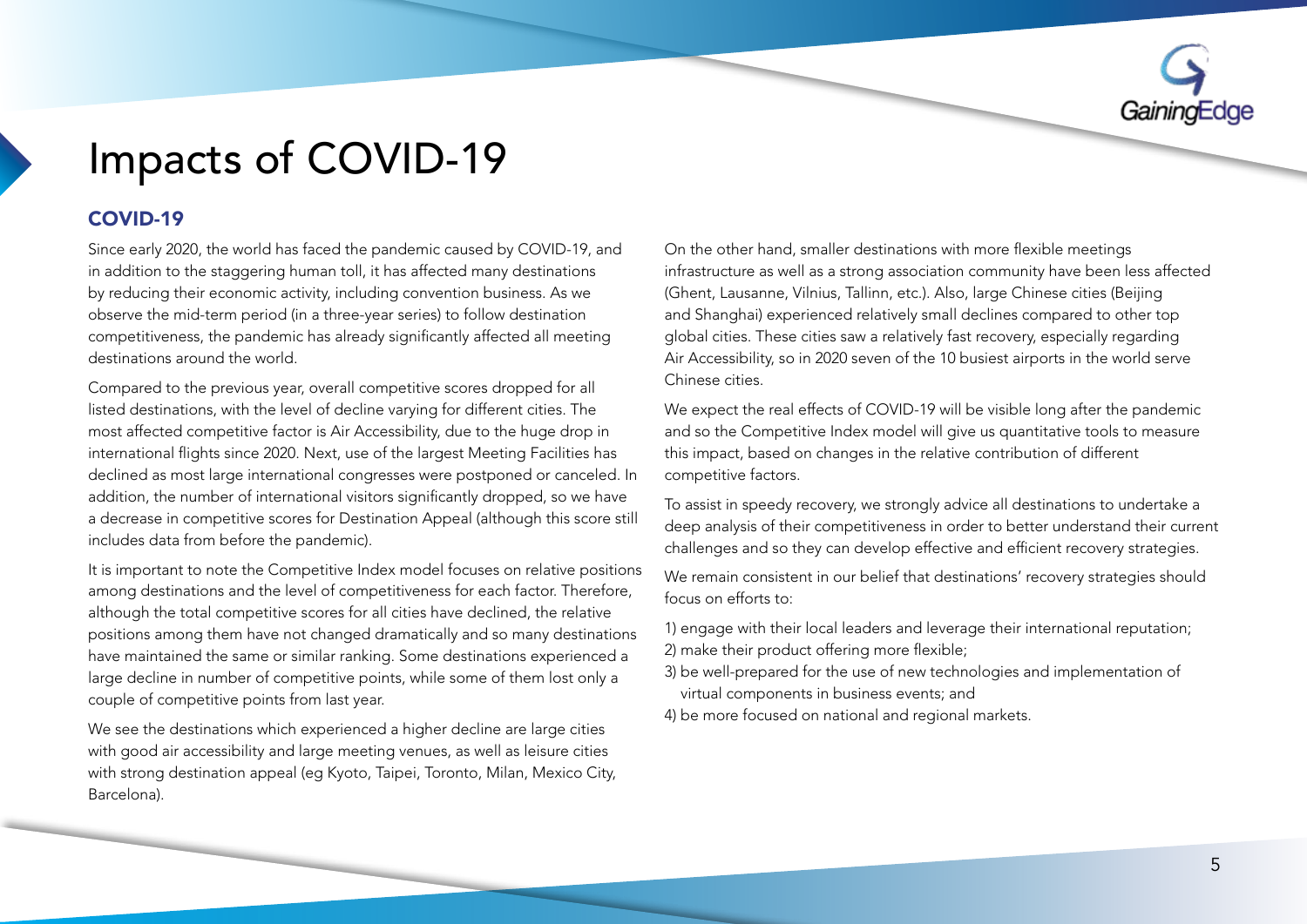

# <span id="page-7-0"></span>**Global Rankings**

### **Global Rankings**

The following table presents the top 101 international convention cities in order of their Competitive Index scores as well as their ranking in 2021 against 2020. Obviously, the competitive index scores in 2021 are lower for all these cities compared to 2020 and that decline ranges from just a few competitive points to over 90.

It is interesting to note that 17 cities maintain the same rank as last year, while 17 of them changed their ranking by more than  $+/-$  5 places, indicating the relative relations among these destinations are more or less the same. A deeper analysis per region, or using different competitive sets may provide us more information about the destinations who used this period to improve their competitiveness.

| City             | Score<br>2021 | Rank<br>2021 | Rank<br>2020   | Score<br>2020 | Change                              |
|------------------|---------------|--------------|----------------|---------------|-------------------------------------|
| Paris            | 722.5         | 1            | 1              | 764.1         | $=$                                 |
| New York         | 695.5         | 2            | 3              | 715.8         | $+1$ $\dagger$                      |
| Singapore        | 680.6         | 3            | $\overline{2}$ | 744.9         | -1↓                                 |
| Beijing          | 678.7         | 4            | 7              | 681.5         | $+3$ $\uparrow$                     |
| Tokyo            | 671.8         | 5            | 5              | 701.7         | $\hspace*{0.2cm} = \hspace*{0.2cm}$ |
| Bangkok          | 642.1         | 6            | 8              | 680.7         | $+2$ 1                              |
| London           | 638.8         | 7            | 10             | 673.4         | $+3$ $\uparrow$                     |
| <b>Barcelona</b> | 623.8         | 8            | 4              | 704.2         | $-4\downarrow$                      |
| Istanbul         | 622.4         | 9            | 15             | 656.8         | $+6$ $\uparrow$                     |
| Washington       | 622.2         | 10           | 14             | 658.8         | $+4$ $\uparrow$                     |
| Chicago          | 620.7         | 11           | 13             | 659.6         | $+2$ $\uparrow$                     |
| Hong Kong        | 614.4         | 12           | 6              | 691.1         | $-6\downarrow$                      |
| Shanghai         | 610.3         | 13           | 20             | 613.8         | $+7$ ↑                              |
| Boston           | 601.6         | 14           | 11             | 665.3         | $-3\downarrow$                      |
| <b>Berlin</b>    | 596.1         | 15           | 12             | 659.7         | $-3\downarrow$                      |

| City            | Score<br>2021 | Rank<br>2021 | Rank<br>2020 | Score<br>2020 | Change          |
|-----------------|---------------|--------------|--------------|---------------|-----------------|
| Kuala Lumpur    | 591.8         | 16           | 9            | 679.8         | $-7\downarrow$  |
| Amsterdam       | 585.2         | 17           | 17           | 649.8         | $=$             |
| Seoul           | 571.9         | 18           | 18           | 633.5         | $=$             |
| Toronto         | 569.7         | 19           | 16           | 653.4         | $-3\downarrow$  |
| Vienna          | 565.1         | 20           | 22           | 608.7         | $+2$ $\uparrow$ |
| Macao           | 561.1         | 21           | 25           | 599.8         | $+4$ $\dagger$  |
| Bali            | 549.3         | 22           | 26           | 597.9         | $+4$ $\dagger$  |
| Vancouver       | 538.6         | 23           | 28           | 590.7         | $+5$ $\uparrow$ |
| <b>Brussels</b> | 537.1         | 24           | 33           | 568.8         | $+9$ $\dagger$  |
| Madrid          | 534.9         | 25           | 23           | 603.2         | $-2\downarrow$  |
| Milan           | 534.5         | 26           | 19           | 616.0         | -7↓             |
| Melbourne       | 534.4         | 27           | 27           | 597.7         | $=$             |
| Moscow          | 533.0         | 28           | 38           | 556.5         | $+10$ $\dagger$ |
| Montreal        | 532.8         | 29           | 29           | 582.3         | $=$             |
| Rome            | 532.2         | 30           | 24           | 602.2         | $-6\downarrow$  |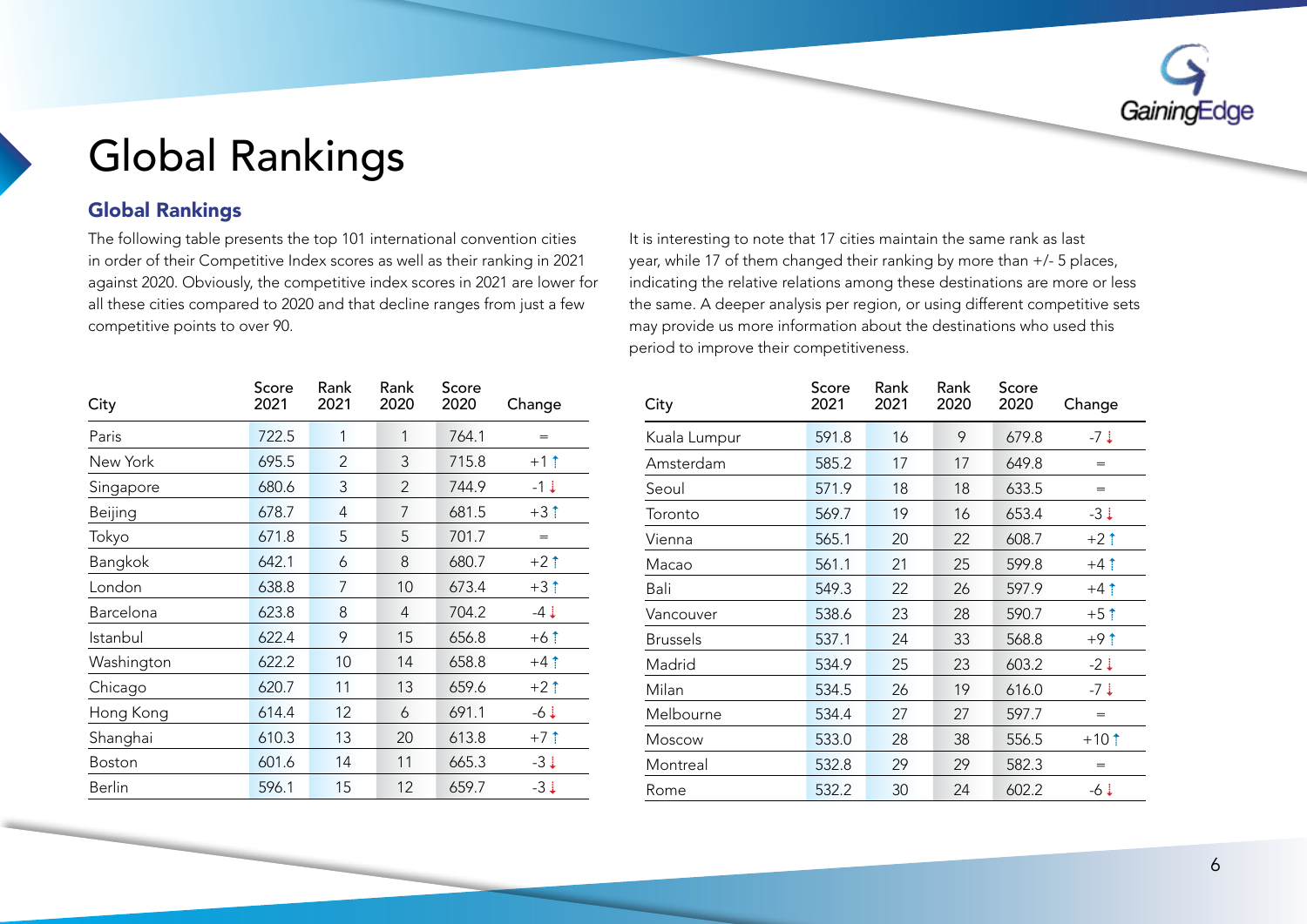

### **Global Rankings**

| City           | Score<br>2021 | Rank<br>2021 | Rank<br>2020 | Score<br>2020 | Change          |
|----------------|---------------|--------------|--------------|---------------|-----------------|
| Sydney         | 524.5         | 31           | 31           | 581.6         | $=$             |
| Taipei         | 523.7         | 32           | 21           | 608.8         | $-11\downarrow$ |
| Hangzhou       | 522.2         | 33           | 37           | 561.3         | $+4$ $\dagger$  |
| Delhi          | 519.7         | 34           | 36           | 563.3         | $+21$           |
| Dubai          | 517.5         | 35           | 35           | 564.0         | $=$             |
| Munich         | 516.3         | 36           | 30           | 582.2         | $-6\downarrow$  |
| Copenhagen     | 512.6         | 37           | 34           | 566.3         | $-3\downarrow$  |
| Mexico City    | 491.8         | 38           | 32           | 572.8         | $-6\downarrow$  |
| Stockholm      | 487.2         | 39           | 39           | 554.9         | $=$             |
| Hamburg        | 485.2         | 40           | 44           | 522.0         | $+4$ $\uparrow$ |
| Manila         | 482.9         | 41           | 41           | 546.0         | $=$             |
| Lisbon         | 479.4         | 42           | 43           | 530.1         | $+1$ $\dagger$  |
| Dublin         | 476.1         | 43           | 42           | 535.8         | $-1\downarrow$  |
| Sao Paulo      | 475.8         | 44           | 46           | 511.7         | $+2$ $\dagger$  |
| Prague         | 474.2         | 45           | 47           | 510.4         | $+2$ 1          |
| Helsinki       | 465.5         | 46           | 45           | 512.0         | $-1\downarrow$  |
| Florence       | 463.1         | 47           | 51           | 489.2         | $+4$ $\uparrow$ |
| Kyoto          | 459.5         | 48           | 40           | 553.1         | $-8\downarrow$  |
| Lyon           | 459.4         | 49           | 49           | 500.9         | $=$             |
| Gothenburg     | 458.6         | 50           | 52           | 489.0         | $+2$ 1          |
| Busan          | 456.7         | 51           | 490.1        | 50            | $-1\downarrow$  |
| Rio de Janeiro | 452.8         | 52           | 483.4        | 55            | $+31$           |

| City                | Score<br>2021 | Rank<br>2021 | Rank<br>2020 | Score<br>2020 | Change          |
|---------------------|---------------|--------------|--------------|---------------|-----------------|
| Glasgow             | 450.4         | 53           | 508.4        | 48            | $-5\downarrow$  |
| Jeju                | 448.8         | 54           | 486.7        | 53            | $-1\downarrow$  |
| Valencia            | 446.0         | 55           | 469.2        | 63            | $+8$ $\dagger$  |
| Warsaw              | 444.7         | 56           | 455.6        | 65            | $+9$ $\dagger$  |
| Geneva              | 442.7         | 57           | 479.8        | 57            | $=$             |
| St Petersburg       | 439.7         | 58           | 469.3        | 62            | $+4$ $\uparrow$ |
| <b>Brisbane</b>     | 439.5         | 59           | 481.8        | 56            | $-3\downarrow$  |
| Bogota              | 436.5         | 60           | 485.2        | 54            | $-6\downarrow$  |
| <b>Budapest</b>     | 435.8         | 61           | 471.2        | 61            | =               |
| Edinburgh           | 433.6         | 62           | 466.3        | 64            | $+2$ 1          |
| Oslo                | 425.5         | 63           | 478.0        | 59            | $-4\downarrow$  |
| Athens              | 424.4         | 64           | 479.2        | 58            | $-6\downarrow$  |
| Manchester          | 423.4         | 65           | 471.3        | 60            | $-5\downarrow$  |
| Cracow              | 421.1         | 66           | 437.9        | 68            | $+2$ 1          |
| Marseille           | 419.5         | 67           | 444.1        | 67            | $=$             |
| Cape Town           | 408.2         | 68           | 425.3        | 71            | $+3$ $\dagger$  |
| Torino              | 397.0         | 69           | 409.0        | 73            | $+4$ $\dagger$  |
| Zurich              | 389.8         | 70           | 455.0        | 66            | $-4\downarrow$  |
| Rotterdam           | 388.1         | 71           | 431.7        | 70            | $-1\downarrow$  |
| Thessaloniki        | 387.0         | 72           | 403.9        | 75            | $+3$ $\dagger$  |
| <b>Buenos Aires</b> | 386.3         | 73           | 432.7        | 69            | $-4\downarrow$  |
| Belgrade            | 379.4         | 74           | 399.2        | 79            | $+5$ $\dagger$  |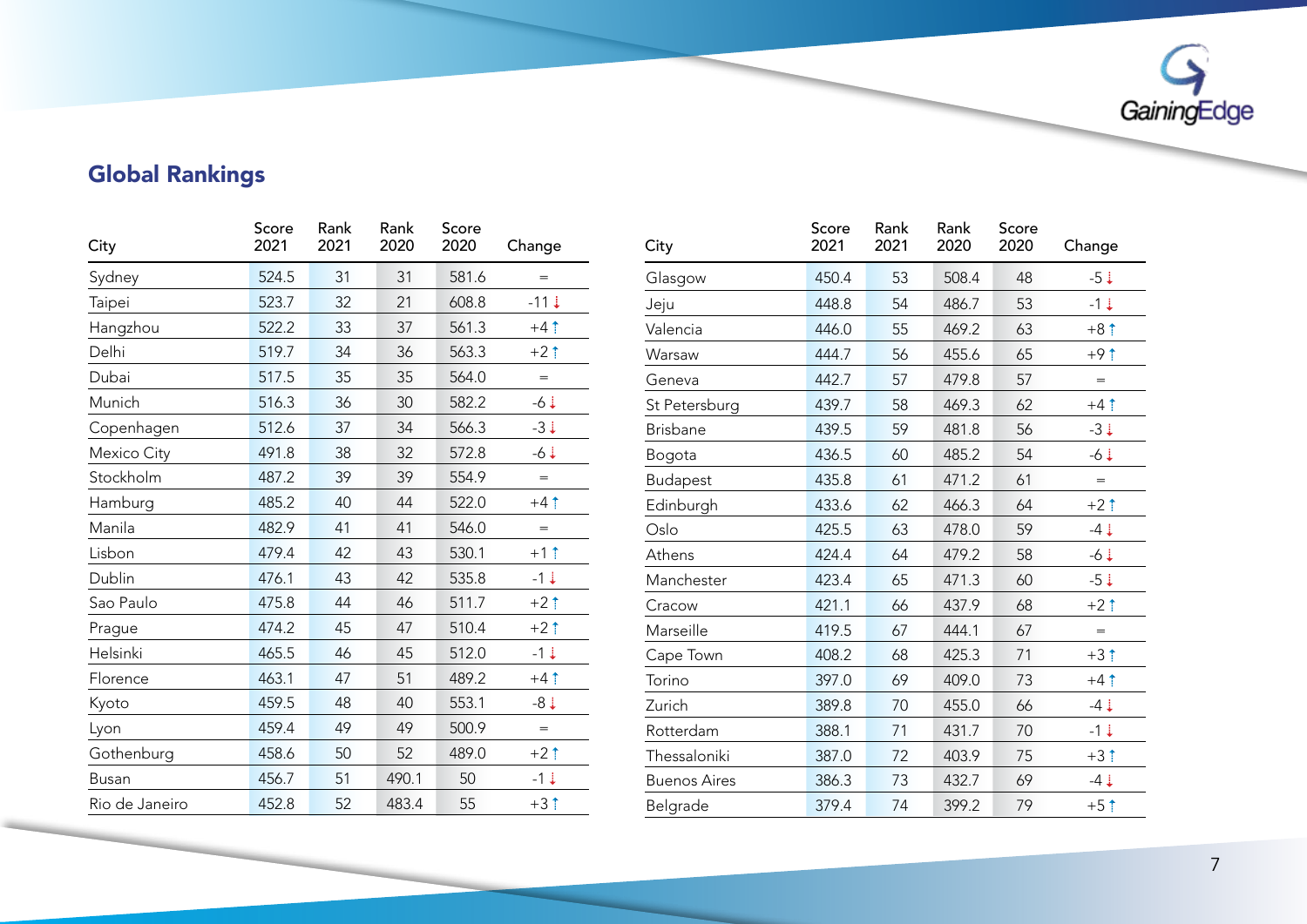

### **Global Rankings**

| City             | Score<br>2021 | Rank<br>2021 | Rank<br>2020 | Score<br>2020 | Change                              |
|------------------|---------------|--------------|--------------|---------------|-------------------------------------|
| Toulouse         | 378.8         | 75           | 406.4        | 74            | $-1\downarrow$                      |
| Porto            | 378.7         | 76           | 76           | 402.8         | $\hspace*{0.4em} = \hspace*{0.4em}$ |
| Bologna          | 378.0         | 77           | 77           | 400.8         | $=$                                 |
| <b>Bucharest</b> | 377.8         | 78           | 80           | 398.1         | $+2$ 1                              |
| Riga             | 377.0         | 79           | 78           | 399.3         | $-1\downarrow$                      |
| Venice           | 376.6         | 80           | 72           | 412.5         | $-8\downarrow$                      |
| Tallinn          | 375.6         | 81           | 84           | 390.6         | $+3$ $\uparrow$                     |
| Sofia            | 374.8         | 82           | 86           | 382.5         | $+4$ $\dagger$                      |
| Auckland         | 372.4         | 83           | 81           | 395.8         | $-2\downarrow$                      |
| Lausanne         | 369.3         | 84           | 89           | 373.7         | $+5$ $\dagger$                      |
| Lima             | 367.8         | 85           | 82           | 393.1         | $-3\downarrow$                      |
| Aarhus           | 367.6         | 86           | 85           | 386.1         | -1↓                                 |
| Hague            | 367.2         | 87           | 88           | 377.1         | $+1$ $\dagger$                      |
| Ljubljana        | 366.9         | 88           | 83           | 390.8         | -5↓                                 |

| City        | Score<br>2021 | Rank<br>2021 | Rank<br>2020 | Score<br>2020 | Change          |
|-------------|---------------|--------------|--------------|---------------|-----------------|
| Antwerp     | 366.0         | 89           | 92           | 367.5         | $+3$ $\uparrow$ |
| Panama City | 362.4         | 90           | 87           | 377.4         | $-3\downarrow$  |
| Cartagena   | 356.6         | 91           | 90           | 373.0         | $-1\downarrow$  |
| Vilnius     | 352.0         | 92           | 96           | 354.0         | $+4$ 1          |
| Zagreb      | 347.4         | 93           | 94           | 362.9         | $+1$ $\uparrow$ |
| Reykjavik   | 340.6         | 94           | 93           | 366.6         | -1↓             |
| Santiago    | 339.0         | 95           | 91           | 371.6         | $-4\downarrow$  |
| Oxford      | 337.5         | 96           | 95           | 360.3         | -1↓             |
| Dubrovnik   | 335.5         | 97           | 97           | 346.7         | $=$             |
| Ghent       | 315.5         | 98           | 99           | 328.7         | $+1$ $\dagger$  |
| Leuven      | 314.1         | 99           | 100          | 328.2         | $+1$ $\dagger$  |
| Montevideo  | 301.0         | 100          | 101          | 313.8         | $+1$ $\dagger$  |
| San Jose    | 287.2         | 101          | 98           | 340.0         | $-3\downarrow$  |

### **Gap Analysis**

By comparing the destinations' ICCA ranking with our competitiveness ranking, we can determine which destinations are achieving results above, or below, their potential.

This 'gap' analysis is even more useful when we take into consideration destinations from the same region or within a specific competitive set.

There are destinations operating above their expected level of competitiveness, such as Budapest, Athens, Lisbon and Prague in Europe, as well as Buenos Aires, Santiago or Lima in Latin America. US cities are highly competitive, but are mostly focused on a large national market, and so they achieve a relatively lower position in ICCA ranking. A similar gap can be seen for some other destinations such as Macao, Bali or Moscow.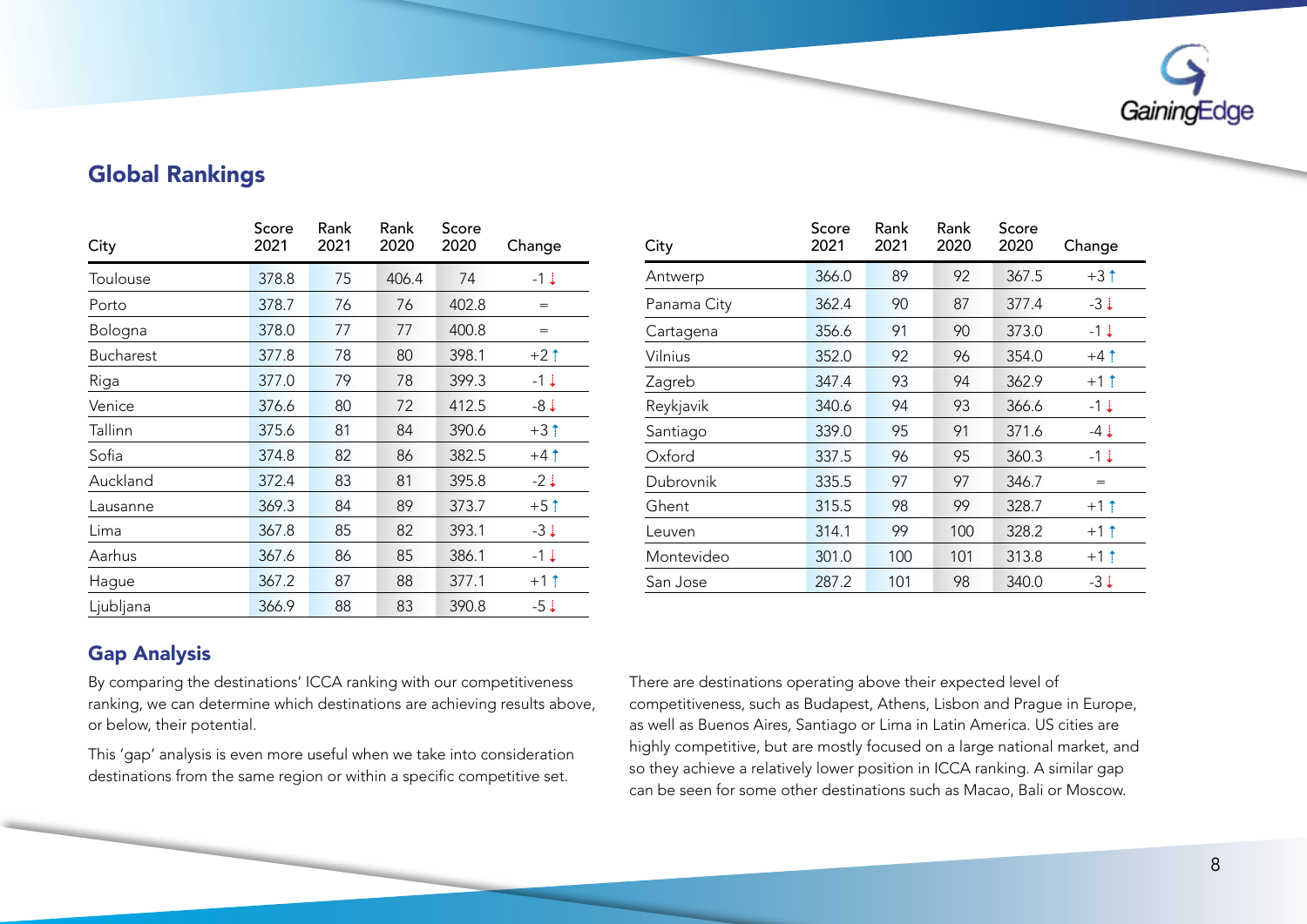

# <span id="page-10-0"></span>**Regional Rankings**

### **Regional Rankings for Most Competitive Cities**

|        | City       | Rank | Score |
|--------|------------|------|-------|
|        | Paris      | 1    | 722.5 |
| Europe | London     | 2    | 638.8 |
|        | Barcelona  | 3    | 623.8 |
|        | Istanbul   | 4    | 622.4 |
|        | Berlin     | 5    | 596.1 |
|        | Amsterdam  | 6    | 585.2 |
|        | Vienna     | 7    | 565.1 |
|        | Brussels   | 8    | 537.1 |
|        | Madrid     | 9    | 534.9 |
|        | Milan      | 10   | 534.5 |
|        | Moscow     | 11   | 533.0 |
|        | Rome       | 12   | 532.2 |
|        | Munich     | 13   | 516.3 |
|        | Copenhagen | 14   | 512.6 |
|        | Stockholm  | 15   | 487.2 |

| Rank           | Score | City          | Rank | Score | City         | Rank | Score |
|----------------|-------|---------------|------|-------|--------------|------|-------|
| $\mathbf{1}$   | 722.5 | Hamburg       | 16   | 485.2 | Oslo         | 31   | 425.5 |
| $\overline{2}$ | 638.8 | Lisbon        | 17   | 479.4 | Athens       | 32   | 424.4 |
| $\mathbf{3}$   | 623.8 | Dublin        | 18   | 476.1 | Manchester   | 33   | 423.4 |
| 4              | 622.4 | Prague        | 19   | 474.2 | Cracow       | 34   | 421.1 |
| 5              | 596.1 | Helsinki      | 20   | 465.5 | Marseille    | 35   | 419.5 |
| 6              | 585.2 | Florence      | 21   | 463.1 | Torino       | 36   | 397.0 |
| $\overline{7}$ | 565.1 | Lyon          | 22   | 459.4 | Zurich       | 37   | 389.8 |
| 8              | 537.1 | Gothenburg    | 23   | 458.6 | Rotterdam    | 38   | 388.1 |
| 9              | 534.9 | Glasgow       | 24   | 450.4 | Thessaloniki | 39   | 387.0 |
| 10             | 534.5 | Valencia      | 25   | 446.0 | Belgrade     | 40   | 379.4 |
| 11             | 533.0 | Warsaw        | 26   | 444.7 | Toulouse     | 41   | 378.8 |
| 12             | 532.2 | Geneva        | 27   | 442.7 | Porto        | 42   | 378.7 |
| 13             | 516.3 | St Petersburg | 28   | 439.7 | Bologna      | 43   | 378.0 |
| 14             | 512.6 | Budapest      | 29   | 435.8 | Bucharest    | 44   | 377.8 |
| 15             | 487.2 | Edinburgh     | 30   | 433.6 | Riga         | 45   | 377.0 |
|                |       |               |      |       |              |      |       |

| City             | Rank | Score |
|------------------|------|-------|
| Oslo             | 31   | 425.5 |
| Athens           | 32   | 424.4 |
| Manchester       | 33   | 423.4 |
| Cracow           | 34   | 421.1 |
| Marseille        | 35   | 419.5 |
| Torino           | 36   | 397.0 |
| Zurich           | 37   | 389.8 |
| Rotterdam        | 38   | 388.1 |
| Thessaloniki     | 39   | 387.0 |
| Belgrade         | 40   | 379.4 |
| Toulouse         | 41   | 378.8 |
| Porto            | 42   | 378.7 |
| Bologna          | 43   | 378.0 |
| <b>Bucharest</b> | 44   | 377.8 |
| Riga             | 45   | 377.0 |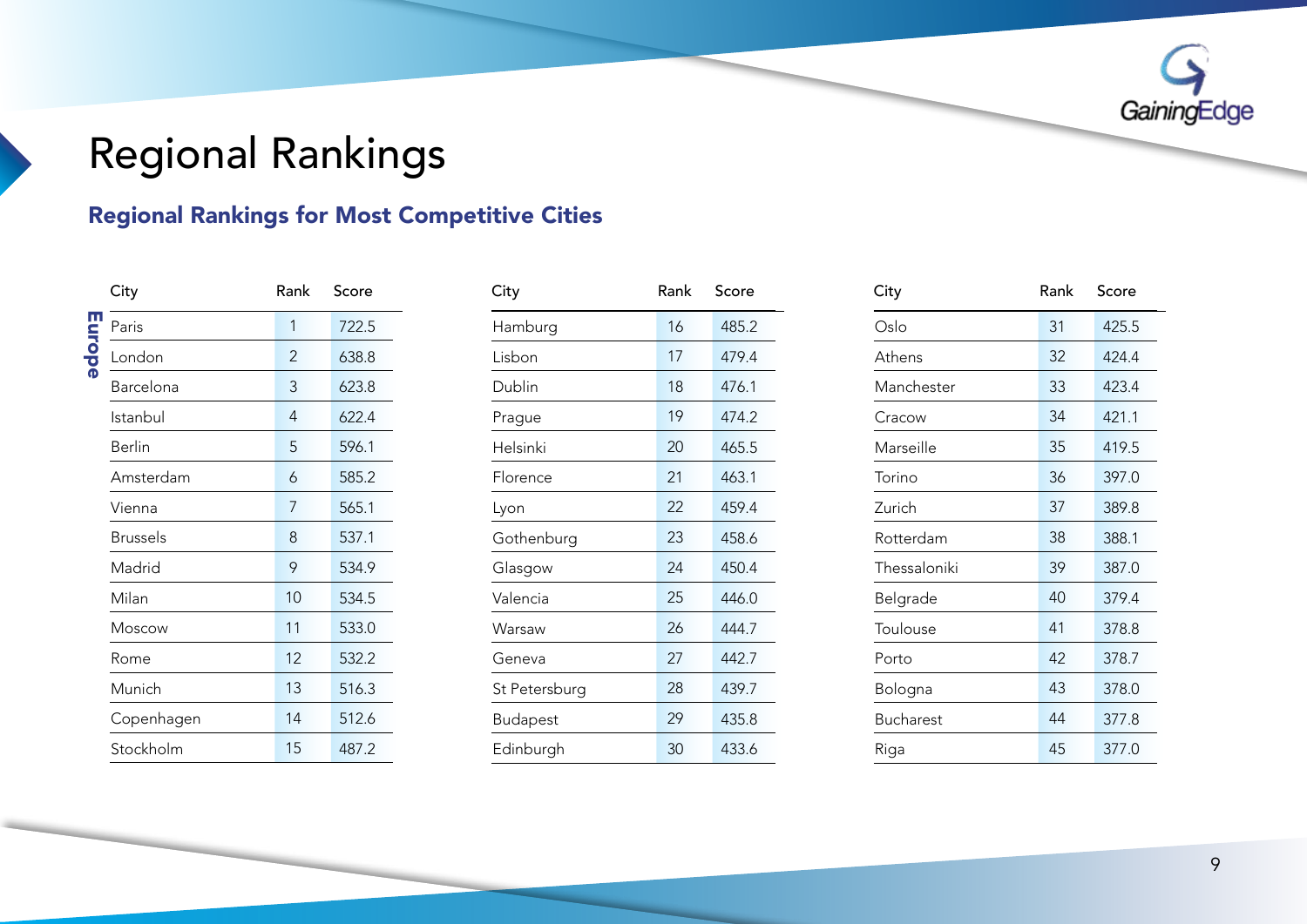

|        |           |      |       | <b>Regional Rankings for Most Competitive Cities</b> |
|--------|-----------|------|-------|------------------------------------------------------|
|        | City      | Rank | Score | <b>Europe</b>                                        |
|        | Venice    | 46   | 376.6 | Europe boasts 60 cities                              |
| Europe | Tallinn   | 47   | 375.6 | of convention business<br>convention destination     |
|        | Sofia     | 48   | 374.8 | This year, London surp.                              |
|        | Lausanne  | 49   | 369.3 | top 10 destinations, the                             |
|        | Aarhus    | 50   | 367.6 | the fourth position ahe                              |
|        | Hague     | 51   | 367.2 |                                                      |
|        | Ljubljana | 52   | 366.9 |                                                      |
|        | Antwerp   | 53   | 366.0 |                                                      |
|        | Vilnius   | 54   | 352.0 |                                                      |
|        | Zagreb    | 55   | 347.4 |                                                      |
|        | Reykjavik | 56   | 340.6 |                                                      |
|        | Oxford    | 57   | 337.5 |                                                      |
|        | Dubrovnik | 58   | 335.5 |                                                      |
|        | Ghent     | 59   | 315.5 |                                                      |
|        | Leuven    | 60   | 314.1 |                                                      |

### Europe

Europe boasts 60 cities among the top 101, showing the highest concentration of convention business. For the fourth time in a row, Paris is the most competitive convention destination in Europe as well as around the globe.

This year, London surpassed Barcelona and occupies the second position. Among the top 10 destinations, the biggest growth was experienced by Istanbul, which occupies the fourth position ahead of Berlin, Amsterdam and Vienna.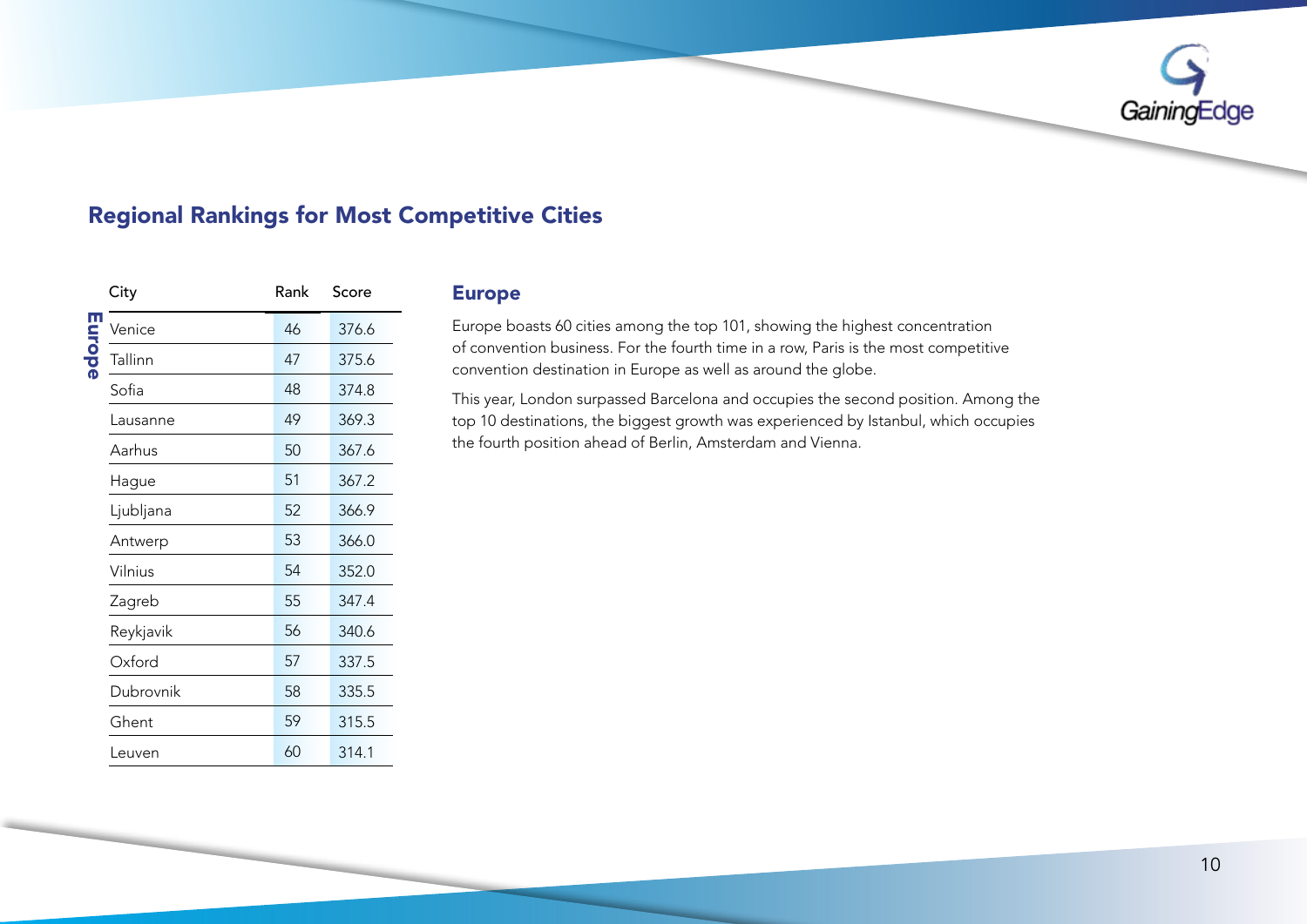

Rankings within European sub-regions

|                       | City            | Rank | Score |
|-----------------------|-----------------|------|-------|
| <b>Western Europe</b> | Paris           | 1    | 722.5 |
|                       | London          | 2    | 638.8 |
|                       | Barcelona       | 3    | 623.8 |
|                       | Istanbul        | 4    | 622.4 |
|                       | <b>Berlin</b>   | 5    | 596.1 |
|                       | Amsterdam       | 6    | 585.2 |
|                       | Vienna          | 7    | 565.1 |
|                       | <b>Brussels</b> | 8    | 537.1 |
|                       | Madrid          | 9    | 534.9 |
|                       | Milan           | 10   | 534.5 |
|                       | Rome            | 11   | 532.2 |
|                       | Munich          | 12   | 516.3 |
|                       | Copenhagen      | 13   | 512.6 |
|                       | Stockholm       | 14   | 487.2 |
|                       | Hamburg         | 15   | 485.2 |

| Rank | Score |
|------|-------|
| 16   | 479.4 |
| 17   | 476.1 |
| 18   | 465.5 |
| 19   | 463.1 |
| 20   | 459.4 |
| 21   | 458.6 |
| 22   | 450.4 |
| 23   | 446.0 |
| 24   | 442.7 |
| 25   | 433.6 |
| 26   | 425.5 |
| 27   | 424.4 |
| 28   | 423.4 |
| 29   | 419.5 |
| 30   | 397.0 |
|      |       |

| City            | Rank            | Score | City       | Rank | Score | City         |  |
|-----------------|-----------------|-------|------------|------|-------|--------------|--|
| Paris           | $\mathbf{1}$    | 722.5 | Lisbon     | 16   | 479.4 | Zurich       |  |
| London          | $\overline{2}$  | 638.8 | Dublin     | 17   | 476.1 | Rotterdam    |  |
| Barcelona       | $\overline{3}$  | 623.8 | Helsinki   | 18   | 465.5 | Thessaloniki |  |
| Istanbul        | $\overline{4}$  | 622.4 | Florence   | 19   | 463.1 | Toulouse     |  |
| <b>Berlin</b>   | $5\overline{)}$ | 596.1 | Lyon       | 20   | 459.4 | Porto        |  |
| Amsterdam       | 6               | 585.2 | Gothenburg | 21   | 458.6 | Bologna      |  |
| Vienna          | $7\overline{ }$ | 565.1 | Glasgow    | 22   | 450.4 | Venice       |  |
| <b>Brussels</b> | 8               | 537.1 | Valencia   | 23   | 446.0 | Lausanne     |  |
| Madrid          | 9               | 534.9 | Geneva     | 24   | 442.7 | Aarhus       |  |
| Milan           | 10              | 534.5 | Edinburgh  | 25   | 433.6 | Hague        |  |
| Rome            | 11              | 532.2 | Oslo       | 26   | 425.5 | Antwerp      |  |
| Munich          | 12              | 516.3 | Athens     | 27   | 424.4 | Reykjavik    |  |
| Copenhagen      | 13              | 512.6 | Manchester | 28   | 423.4 | Oxford       |  |
| Stockholm       | 14              | 487.2 | Marseille  | 29   | 419.5 | Ghent        |  |
| Hamburg         | 15              | 485.2 | Torino     | 30   | 397.0 | Leuven       |  |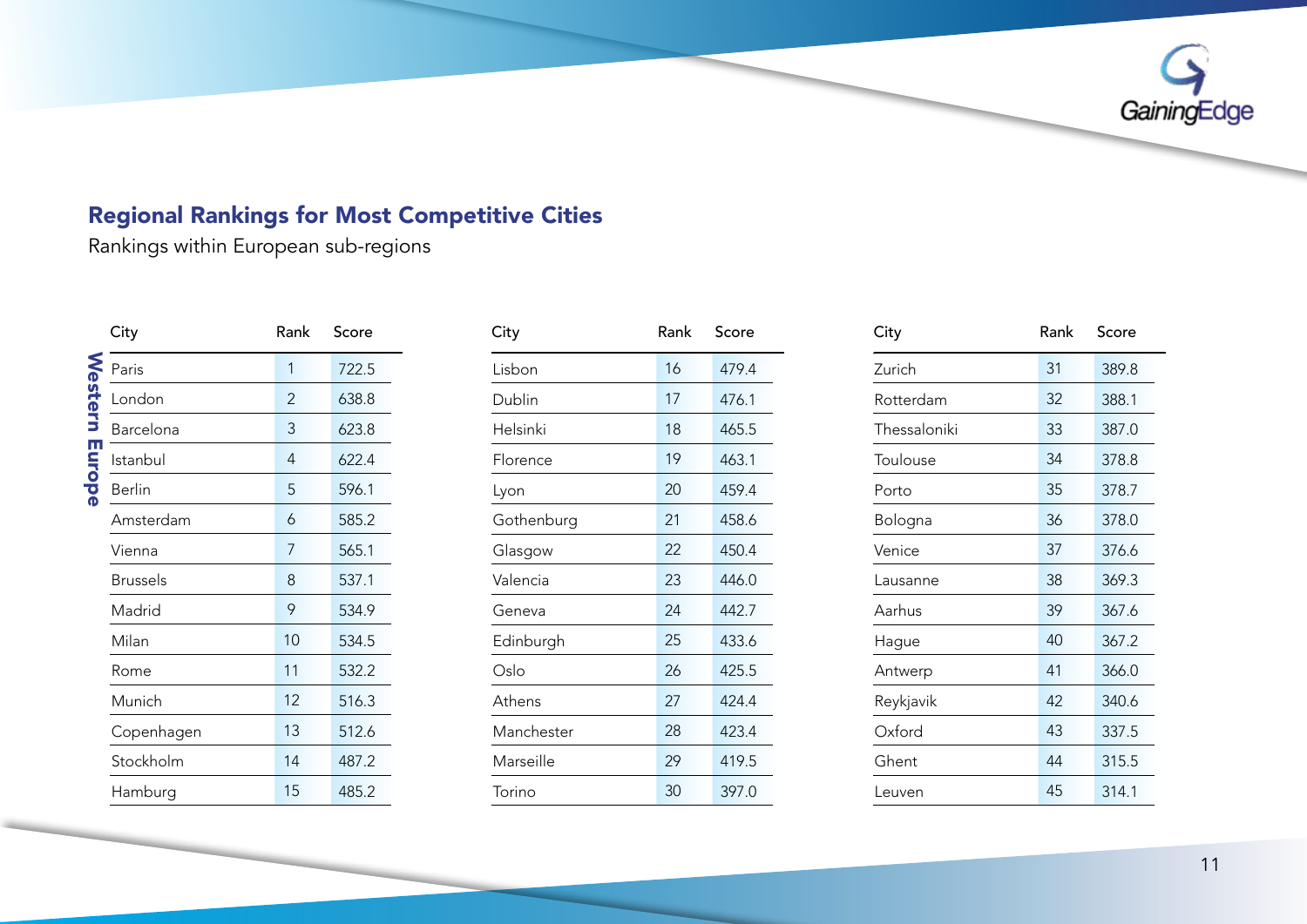

Rankings within European sub-regions

|               | City             | Rank | Score |
|---------------|------------------|------|-------|
|               | Moscow           | 1    | 533.0 |
| astern Europe | Prague           | 2    | 474.2 |
|               | Warsaw           | 3    | 444.7 |
|               | St Petersburg    | 4    | 439.7 |
|               | <b>Budapest</b>  | 5    | 435.8 |
|               | Cracow           | 6    | 421.1 |
|               | Belgrade         | 7    | 379.4 |
|               | <b>Bucharest</b> | 8    | 377.8 |
|               | Riga             | 9    | 377.0 |
|               | Tallinn          | 10   | 375.6 |
|               | Sofia            | 11   | 374.8 |
|               | Ljubljana        | 12   | 366.9 |
|               | Vilnius          | 13   | 352.0 |
|               | Zagreb           | 14   | 347.4 |
|               | Dubrovnik        | 15   | 335.5 |

### Analysis

Considering that most of these destinations are from Europe, it is more convenient to observe them at the subregional level. Among the Western European cities, Brussels achieved the highest growth by jumping from  $33<sup>rd</sup>$  to  $24<sup>th</sup>$  place in the world, which is a leap from  $12^{th}$  to  $8^{th}$  place in Europe. This is mostly thanks to a strong community of international associations based in the city.

On the other hand, destinations which experienced a decrease in their ranking are mostly cities in Mediterranean area, with a strong leisure component, such as Venice, Athens or Rome. It indicates that the Association Community advantage (as a competitive factor) have had a relatively stronger influence than Destination Appeal, especially in the current circumstances related to COVID-19.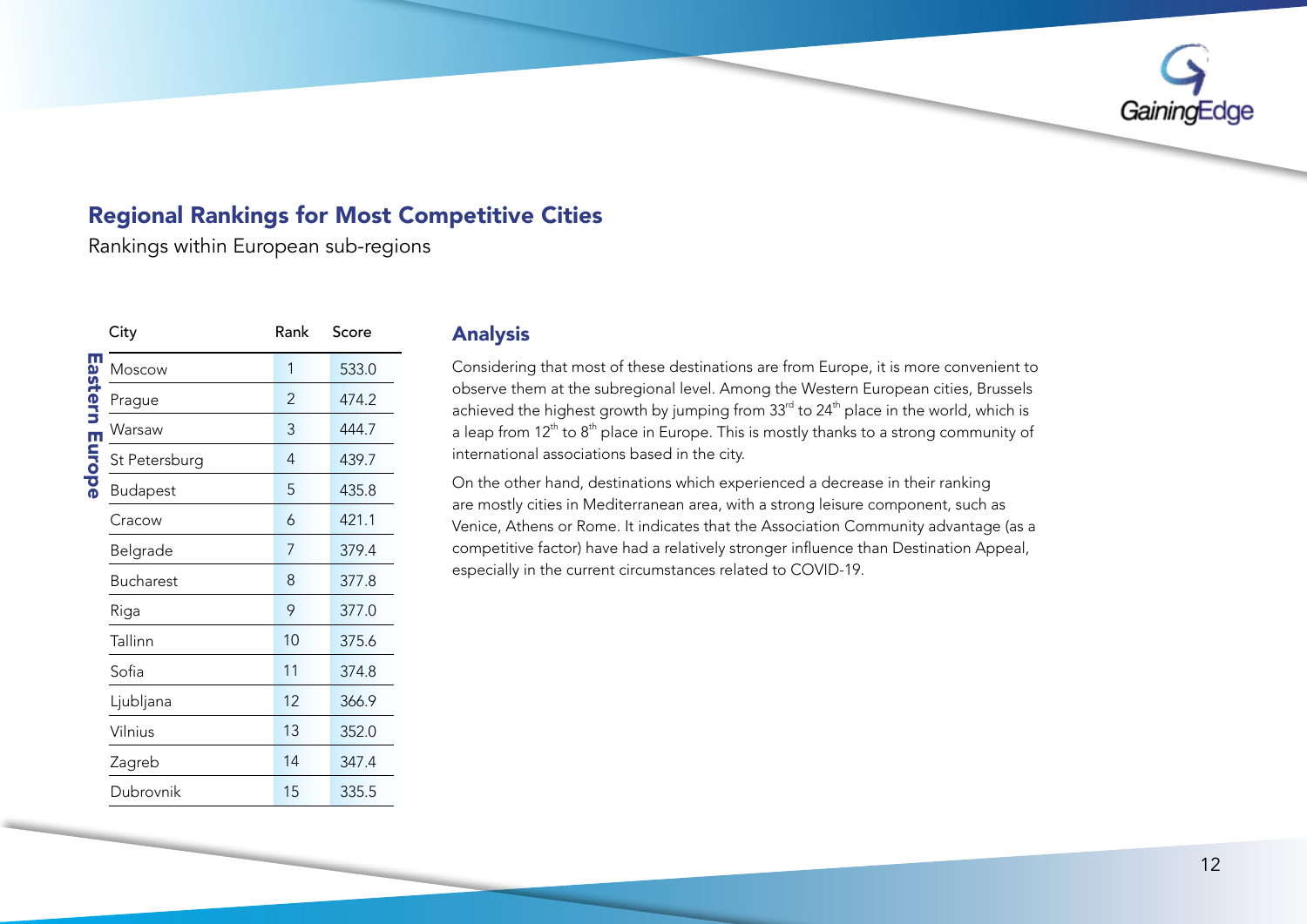

| City         | Rank           | Score |
|--------------|----------------|-------|
| Singapore    | 1              | 680.6 |
| Beijing      | $\overline{2}$ | 678.7 |
| Tokyo        | 3              | 671.8 |
| Bangkok      | 4              | 642.1 |
| Hong Kong    | 5              | 614.4 |
| Shanghai     | 6              | 610.3 |
| Kuala Lumpur | 7              | 591.8 |
| Seoul        | 8              | 571.9 |
| Macao        | 9              | 561.1 |
| Bali         | 10             | 549.3 |
| Taipei       | 11             | 523.7 |
| Hangzhou     | 12             | 522.2 |
| Delhi        | 13             | 519.7 |
| Manila       | 14             | 482.9 |
| Kyoto        | 15             | 459.5 |
| Busan        | 16             | 456.7 |
| Jeju         | 17             | 448.8 |

|           | City                    | Rank | Score |
|-----------|-------------------------|------|-------|
|           | $\overline{G}$ New York | 1    | 695.5 |
| ହ         | Washington              | 2    | 622.2 |
| Can       | Chicago                 | 3    | 620.7 |
| <u>aq</u> | Boston                  | 4    | 601.6 |
| ω         | Toronto                 | 5    | 569.7 |
|           | Vancouver               | 6    | 538.6 |
|           | Montreal                | 7    | 532.8 |

|                | City            | Rank | Score |
|----------------|-----------------|------|-------|
| Australia      | Melbourne       | 1    | 534.4 |
|                | Sydney          | 2    | 524.5 |
|                | <b>Brisbane</b> | 3    | 439.5 |
|                | Auckland        | 4    | 372.4 |
| <b>Oceania</b> |                 |      |       |

|                | City                | Rank | Score |
|----------------|---------------------|------|-------|
|                | Mexico City         | 1    | 491.8 |
|                | Sao Paulo           | 2    | 475.8 |
|                | Rio de Janeiro      | 3    | 452.8 |
| <b>America</b> | Bogota              | 4    | 436.5 |
|                | <b>Buenos Aires</b> | 5    | 386.3 |
|                | Lima                | 6    | 367.8 |
|                | Panama City         | 7    | 362.4 |
|                | Cartagena           | 8    | 356.6 |
|                | Santiago            | 9    | 339.0 |
|                | Montevideo          | 10   | 301.0 |
|                | San Jose            | 11   | 287.2 |

| City           | Rank Score |       |
|----------------|------------|-------|
| <b>b</b> Dubai |            | 517.5 |
| Cape Town      |            | 408.2 |

# **Africa / Middle East** Africa / Middle East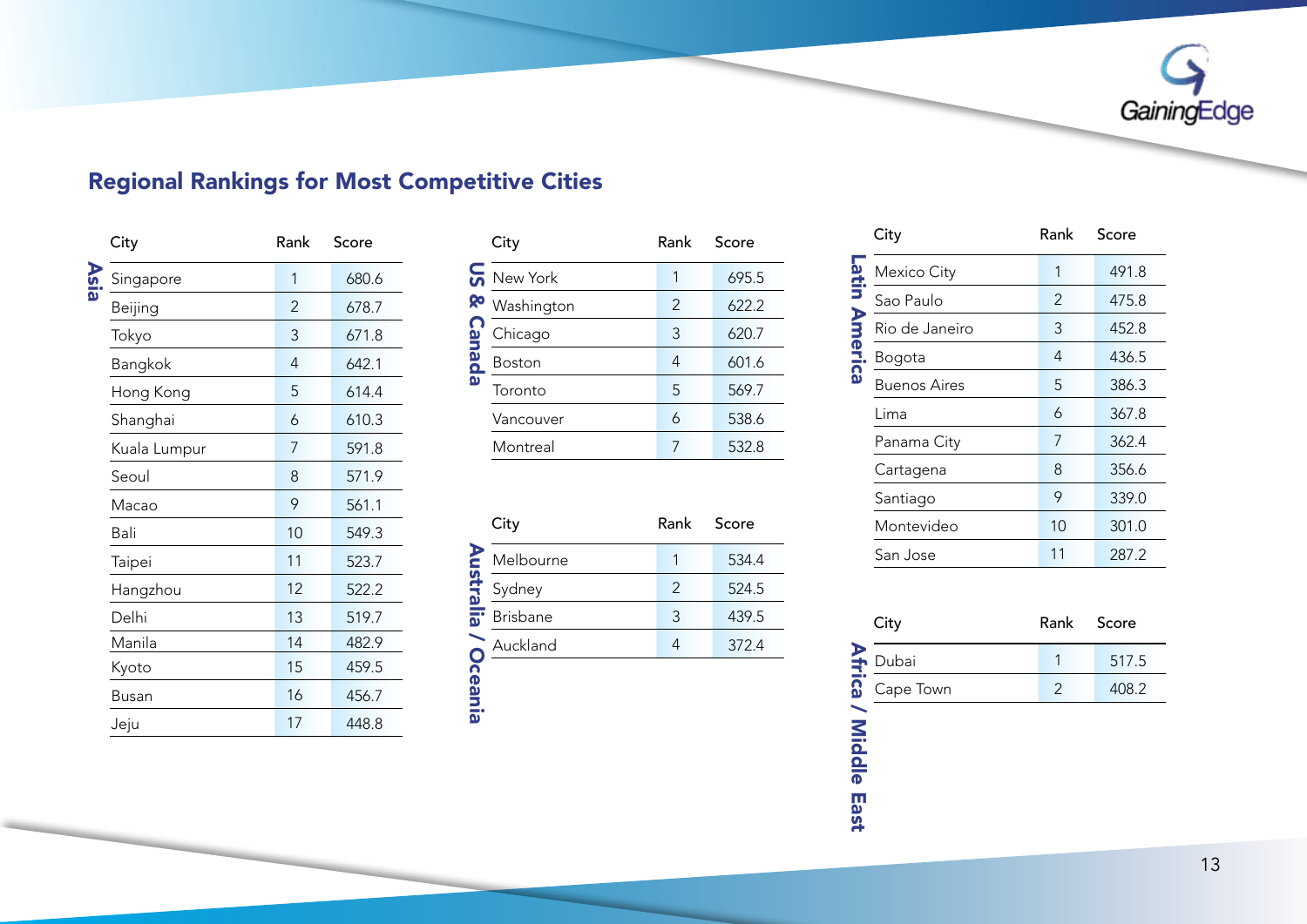

### Analysis

### Asia

Singapore is again the leading convention destination in Asia, both in terms of the number of international association meetings and in overall competitiveness, while it is placed third globally. This year, Beijing jumped to the second place, surpassing Tokyo which is in third position. Bangkok took fourth place, moving Hong Kong to fifth.

Shanghai experienced the strongest growth in the region, jumping from  $20^{th}$  to 13<sup>th</sup> place globally and from  $8^{th}$  to  $6^{th}$  place in Asia. We noticed Chinese cities have performed well, mostly due to the large national market and fast recovery of their air travel. On the other hand, Taipei experienced a decrease of 11 places globally (from  $23<sup>rd</sup>$  to  $32<sup>nd</sup>$ ) while Kyoto had a decline of 8 spots (from  $40^{\text{th}}$  to  $48^{\text{th}}$ ).

### Americas

The most competitive US convention destination is New York (and the second on a global level), followed by other US cities which listed among ICCA's top 100. This year, the order is somewhat different, as Washington takes second place ahead of Chicago and Boston. Then, a level below, we have three Canadian cities, Toronto, Vancouver and Montreal, However, all these destinations are among the 30 most competitive cities globally, thanks to very strong meetings infrastructure, developed economies and large .markets

Among Latin American destinations, the most competitive is Mexico City followed by the Brazilian cities of Sao Paulo and Rio de Janeiro, and then Bogota and Buenos Aires. All other destinations from this region are ranked below 85<sup>th</sup> position globally with some minor changes in competitive .positions

### Rest of the world

Over 95% of the destinations included in our research are from Europe, Asia and the Americas, indicating the concentration of the global convention business. Australia/Oceania is usually considered as part of the Asia-Pacific region, while Middle East-Africa is considered as part of the larger EMEA region, so these are three basic rotations in the international convention .business

Australia/Oceania have four cities among ICCA Top 100, with Melbourne and Sydney highly positioned and close to each other around 30<sup>th</sup> place globally, while Brisbane and Auckland are in the second half of the list. Middle East/Africa have just two destinations included, Dubai and Cape Town.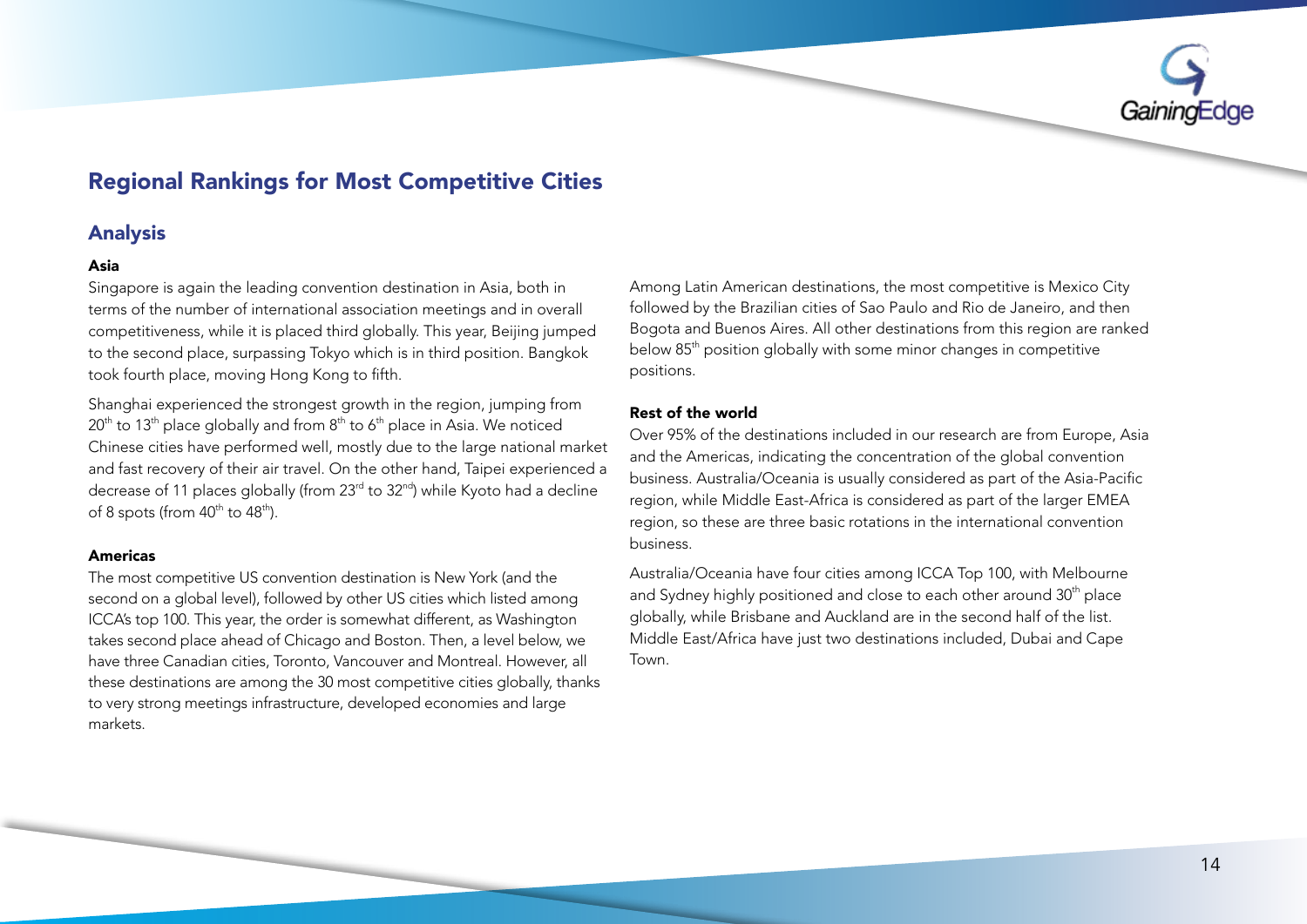

# <span id="page-16-0"></span>Competitive Sets

### Rankings within Different Competitive Sets

|                              | City                            | Global<br>Rank | Score |
|------------------------------|---------------------------------|----------------|-------|
| $\overline{\mathbf{o}}$<br>ಕ | Paris                           | 1              | 722.5 |
|                              | London                          | 7              | 638.8 |
| uropean                      | Barcelona                       | 8              | 623.8 |
|                              | Istanbul                        | 9              | 622.4 |
|                              | <b>Berlin</b>                   | 15             | 596.1 |
|                              | Amsterdam<br><b>C</b><br>Vienna | 17             | 585.2 |
|                              |                                 | 20             | 565.1 |

|                    | City      | Global<br>Rank | Score |
|--------------------|-----------|----------------|-------|
| South              | Belgrade  | 74             | 379.4 |
|                    | Bucharest | 78             | 377.8 |
|                    | Sofia     | 82             | 374.8 |
|                    | Ljubljana | 88             | 366.9 |
|                    | Zagreb    | 93             | 347.4 |
| <b>East Europe</b> |           |                |       |
| <b>Capitals</b>    |           |                |       |

|                             | City       | Global<br>Rank | Score |
|-----------------------------|------------|----------------|-------|
|                             | Copenhagen | 37             | 512.6 |
|                             | Stockholm  | 39             | 487.2 |
|                             | Helsinki   | 46             | 465.5 |
|                             | Oslo       | 63             | 425.5 |
|                             | Reykjavik  | 94             | 340.6 |
|                             |            |                |       |
| Scandinavian Capital cities | City       | Global<br>Rank | Score |
|                             | Lausanne   | 84             | 369.3 |
|                             | Aarhus     | 86             | 367.6 |
|                             | Oxford     | 96             | 337.5 |
|                             | Ghent      | 98             | 315.5 |
| European University towns   | Leuven     | 99             | 314.1 |

|               | City          | Global<br>Rank | Score |
|---------------|---------------|----------------|-------|
| <u>lop</u>    | Moscow        | 28             | 533.0 |
|               | Prague        | 45             | 474.2 |
| Eastern       | Warsaw        | 56             | 444.7 |
|               | St Petersburg | 58             | 439.7 |
|               | Budapest      | 61             | 435.8 |
| European      | Cracow        | 66             | 421.1 |
|               |               |                |       |
|               |               |                |       |
| <b>Cities</b> |               |                |       |

# **Lop**  $\frac{S}{B}$ Metropolises Asian Top

| City         | Global<br>Rank | Score |
|--------------|----------------|-------|
| Singapore    | 3              | 680.6 |
| Beijing      | 4              | 678.7 |
| Tokyo        | 5              | 671.8 |
| Bangkok      | 6              | 642.1 |
| Hong Kong    | 12             | 614.4 |
| Shanghai     | 13             | 610.3 |
| Kuala Lumpur | 16             | 591.8 |
| Seoul        | 18             | 571.9 |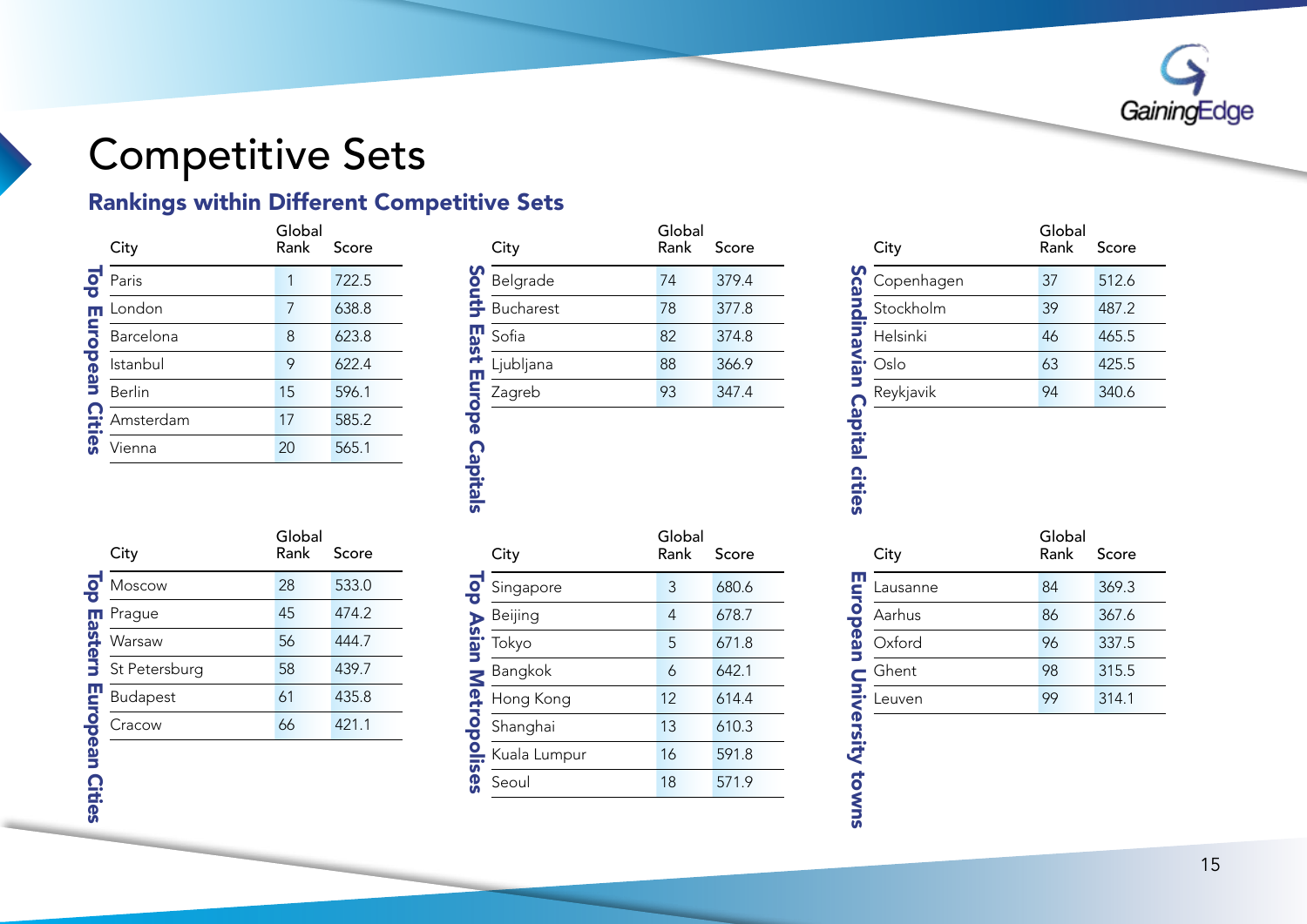

### Rankings within Different Competitive Sets

### Analysis

The International Convention Destination Competitive Index report provides an overview of the competitiveness of the ICCA Top 100 destinations globally and .regionally

For strategic planning, the most accurate and useful analysis of this competitive index should be done within a given competitive set. Doing this will help destinations obtain specific information on their level of competitiveness in relation to their primary competitors, as well as their competitiveness in relation to each of the 11 product factors we mentioned earlier. This way, the destination will obtain fact-based data about its competitive advantages (which strategically should be used as part of its unique selling proposition) and disadvantages (which should be strategically addressed in the short and long term).

We use several criteria to identify and propose a competitive set (i.e. which other cities to be included in the analysis), such as city size, its region, destination profile, meeting infrastructure and business perspective. However, it may be that some cities desire to be in a specific competitive set, i.e. benchmarking themselves against 'uncomparable' competitor cities. The Competitive Index analysis also points to these challenges and offers solutions that can be used to identify possible improvements.

A common way to define a suitable competitive set is to select destinations from one sub-region, which typically are within the same rotation area for international meetings. Additionally, the set should be related to the destination profile (capital cities, regional centers, tourist destinations, academic towns, etc.). Every year we highlight several sets to illustrate the relative competitiveness of the cities within their assumed competitive set.

Each destination can belong to several different competitive sets. If that set is well-defined, the city can obtain high quality analysis. Our Destination Index Report will indicate if the competitive set is well chosen, show gaps in convention products, as well as in their results.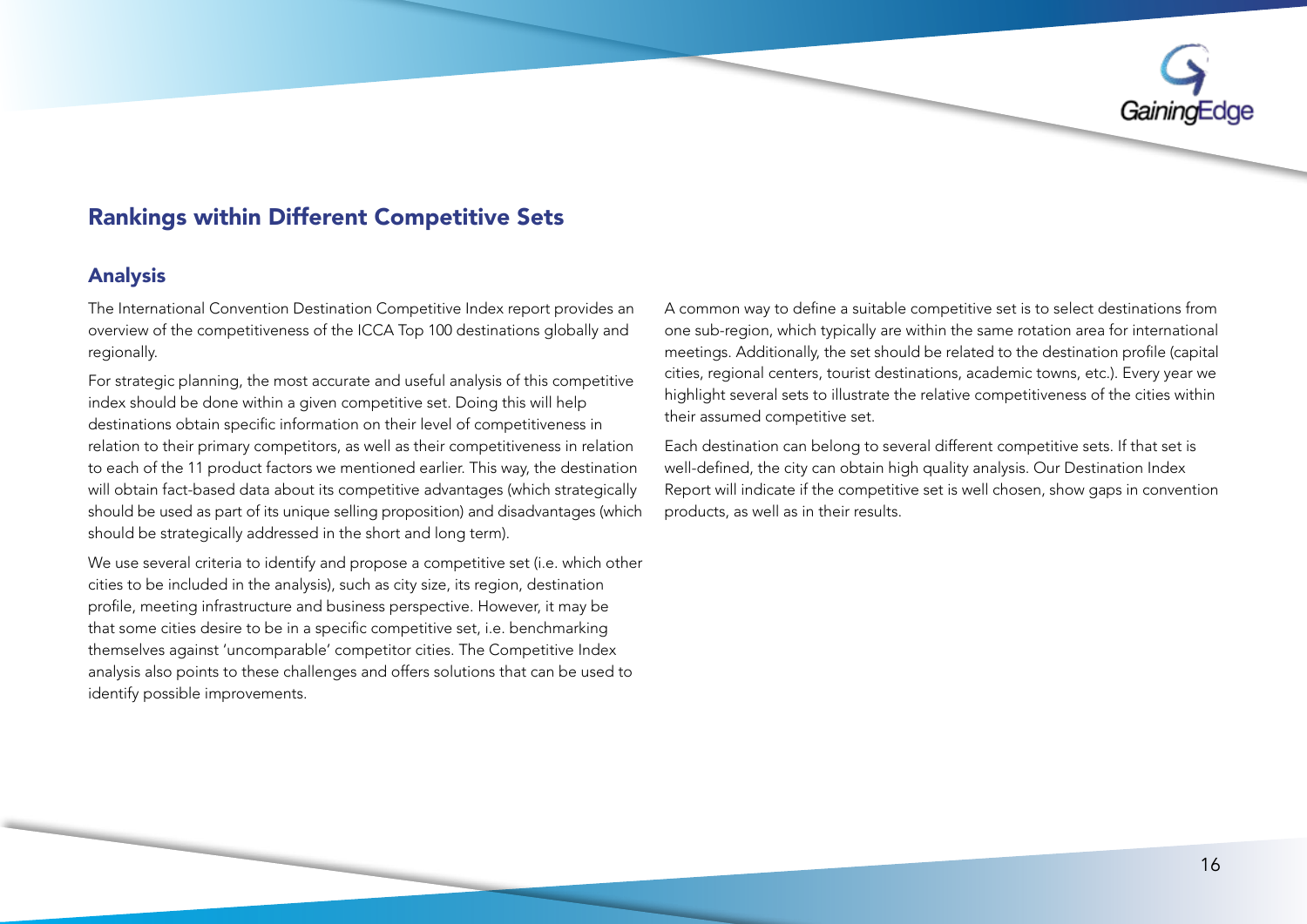

## <span id="page-18-0"></span>**Fair Share Concept**

GEAR developed our Fair Share Analysis as a valuable tool in strategic planning for convention destinations. This concept states that a destination's competitive score, against the overall competitive scores within a given competitive set, represents its "fair share" of the total business possible within that set. By comparing their competitive position and actual share achieved, cities can determine if they are performing above or below their expected fair share, and by how far. The net sum of fair share variances within a competitive set is necessarily zero.

| Destination      | Comp<br>Score | Meetings<br>2017-19 | Product<br>Share | Destination<br><b>Fair Share</b> | 3 Years<br>Variance | Annual<br>Variance |
|------------------|---------------|---------------------|------------------|----------------------------------|---------------------|--------------------|
| Belgrade         | 379.4         | 136                 | 20.5%            | 140                              | $-4$                | $-1$               |
| <b>Bucharest</b> | 377.8         | 138                 | 20.5%            | 139                              | $-1$                | $\Omega$           |
| Sofia            | 374.8         | 93                  | 20.3%            | 138                              | $-45$               | $-15$              |
| Ljubljana        | 366.9         | 169                 | 19.9%            | 135                              | 34                  | 11                 |
| Zagreb           | 347.4         | 145                 | 18.8%            | 128                              | 17                  | 6                  |
| <b>TOTAL</b>     | 1846.3        | 681                 | 100.0%           | 681                              | 0                   | 0                  |

### **Analysis Momentum Analysis Share Analysis Share Analysis** Share Theorem and Momentum Analysis

GEAR's Momentum Analysis shows if the destination is accelerating or decelerating in terms of number of international association meetings hosted in a three-year series (as per ICCA data), by comparing total number of meetings held in the last regularly recorded three years (2017-19), with the number in the three years prior  $(2014-16)$ :

### Destination 2014 2015 2016 2014-16 2017 2018 2019 2017-19 Change

| <b>TOTAL</b>     | 197 | 216 | 206 | 619 | 213 | 234 | 234 | 681 | 62    |
|------------------|-----|-----|-----|-----|-----|-----|-----|-----|-------|
| Zagreb           | 34  | 38  | 33  | 105 | 47  | 44  | 54  | 145 | 40    |
| Ljubljana        | 32  | 46  | 59  | 137 | 51  | 60  | 58  | 169 | 32    |
| Sofia            | 35  | 23  | 26  | 84  | 26  | 34  | 33  | 93  | 9     |
| <b>Bucharest</b> | 49  | 60  | 38  | 147 | 42  | 53  | 43  | 138 | $-9$  |
| Belgrade         | 47  | 49  | 50  | 146 | 47  | 43  | 46  | 136 | $-10$ |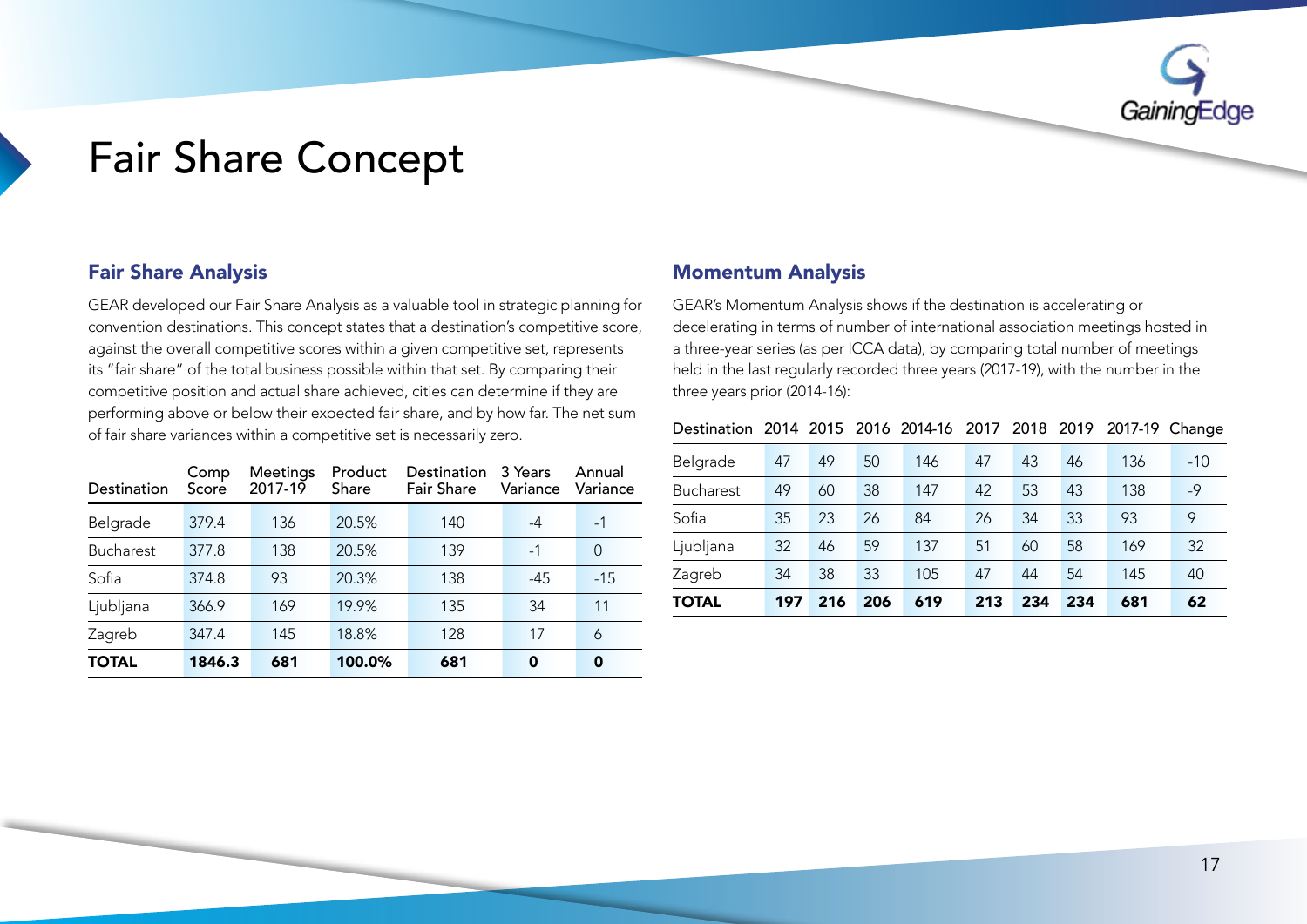



### **Fair Share Scenario Model**

GEAR's Fair Share scenario model illustrates how cities compare in terms of fair share and momentum:

- On Fair Share, destinations plot either above or below the midline to the extent that their actual meetings hosted vary from their fair .share
- On Momentum, destinations plot to the left or right of the midline based on their growth or decline in meetings hosted in the last two three-years series which have been considered.

There are 4 quadrants based on this scenario model and a destination can locate in any of them:

- 1. Setting the Pace destination is above the fair share and is accelerating
- **2.** In the Zone destination is above the fair share and is decelerating
- 3. Opportunity Cost destination is below the fair share and is decelerating
- **4. Room to Move** destination is below the fair share and is .accelerating

Within a defined competitive set, Ljubljana and Zagreb have achieved results above fair share, and while the number of international association meetings held in these cities have grown significantly in the last 3 years prior to COVID-19, they should put efforts into maintaining their positions in the 'Setting the Pace' quadrant. Bucharest and Belgrade are at or close to their fair share. Both cities have experienced some decrease in the number of international association meetings, so both have some room for improvement and should consider strategic steps to get into the zone above fair share. Finally, Sofia underperforms and although the business is accelerating, the city is still below its fair share.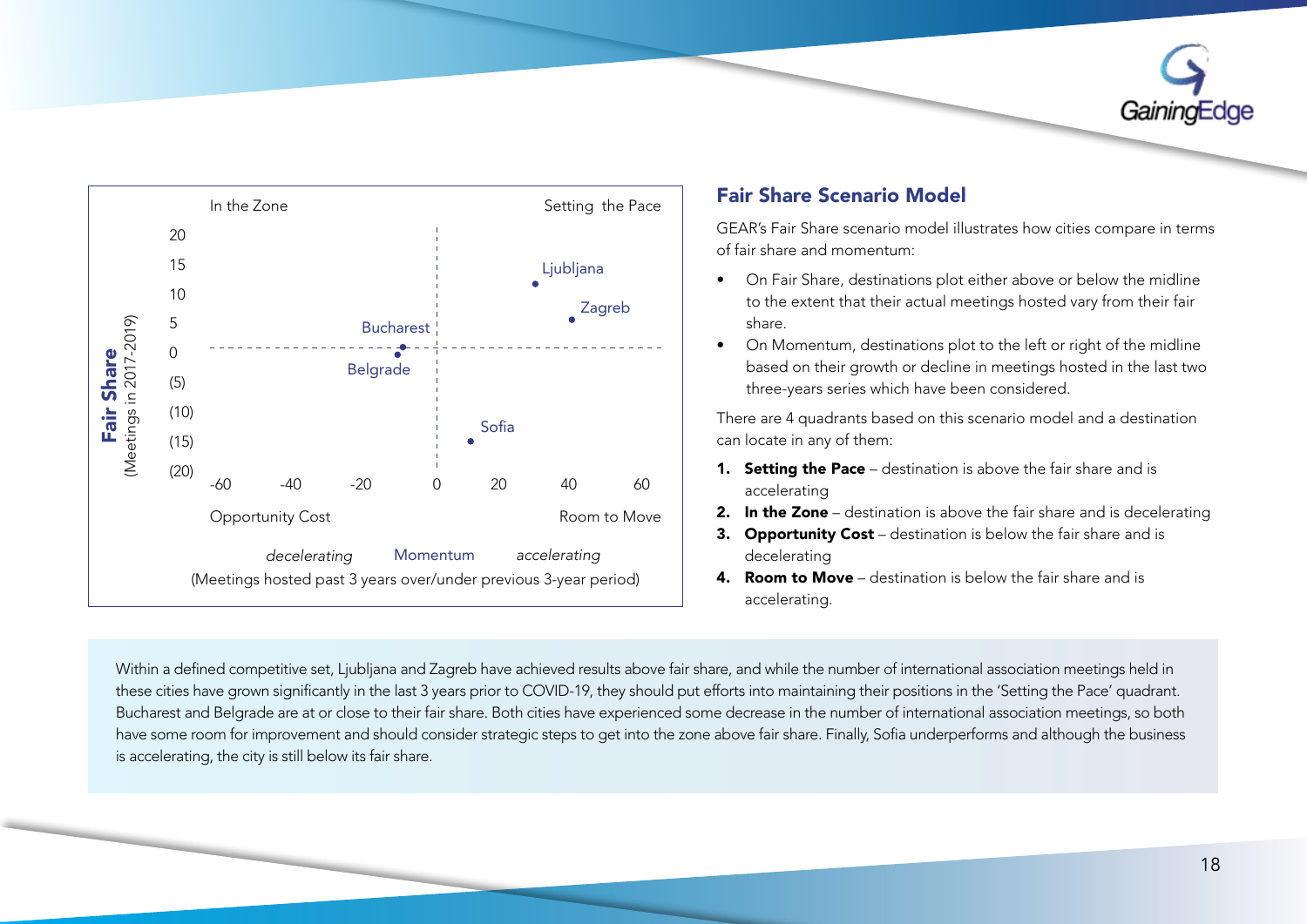

## <span id="page-20-0"></span>**Cities to Watch**

| <b>Beijing</b>                                 |                  |                 | <b>Istanbul</b>              |
|------------------------------------------------|------------------|-----------------|------------------------------|
| GE Competitive Index Score:                    |                  | 678.7           | <b>GE</b> Compe              |
| GE Competitive Index Rank (Global)             | $4^{\text{th}}$  | <b>GE</b> Compe |                              |
| Competitive Index Rank (Continent)             |                  | 2 <sub>nd</sub> | Competitiv                   |
| Latest ICCA Rank - 2019 (Global)               | 22 <sup>nd</sup> | Latest ICC/     |                              |
| ICCA no of Meetings (2017-2019)                |                  | 299             | ICCA no of                   |
| Among all destinations,<br>Beijing experienced |                  | Pixabay         | After its his<br>best in 201 |

Among all destinations. Beijing experienced the smallest (almost negligible) drop of just 2.75 index points compared to the previous vear. With



678.7 competitive index points, Beijing jumped from  $7<sup>th</sup>$  to  $4<sup>th</sup>$  place in the world and takes the  $2<sup>nd</sup>$  position in Asia among the most competitive convention cities. Beijing is also among the top 5 in the world for available intellectual capital (per GEAR research on Intellectual Capital). However, it is  $22<sup>nd</sup>$  globally in the latest ICCA ranking with 299 international association meetings hosted in the pre-COVID 3-year period. Fast recovery, growing competitiveness and available intellectual capital indicate great potential for Beijing to improve its results in future years.

| GE Competitive Index Score:        | 622.4                              |
|------------------------------------|------------------------------------|
| GE Competitive Index Rank (Global) | $Q^{\text{th}}$                    |
| Competitive Index Rank (Continent) | 4 <sup>th</sup>                    |
| Latest ICCA Rank - 2019 (Global)   | $\varLambda\varLambda^{\text{th}}$ |
| ICCA no of Meetings (2017-2019)    |                                    |

After its historical best in 2015 with 159 international conventions hosted, Istanbul has experienced a large decline due to political



instability and related challenges. Istanbul is currently in  $44<sup>th</sup>$  place as per 2019 ICCA ranking with just 129 international conventions hosted in 2017-2019. However, Istanbul boasts great destination products and with 622.4 competitive index points, it jumped (6 places) to  $9<sup>th</sup>$  place globally in the GainingEdge Competitive Index 2021 (and 4<sup>th</sup> place in Europe). We see that since 2017, Istanbul has been on a path to recovery, temporarily halted due to COVID-19. However, this large gap between competitiveness and actual results should not remain for long and we expect Istanbul to keep growing.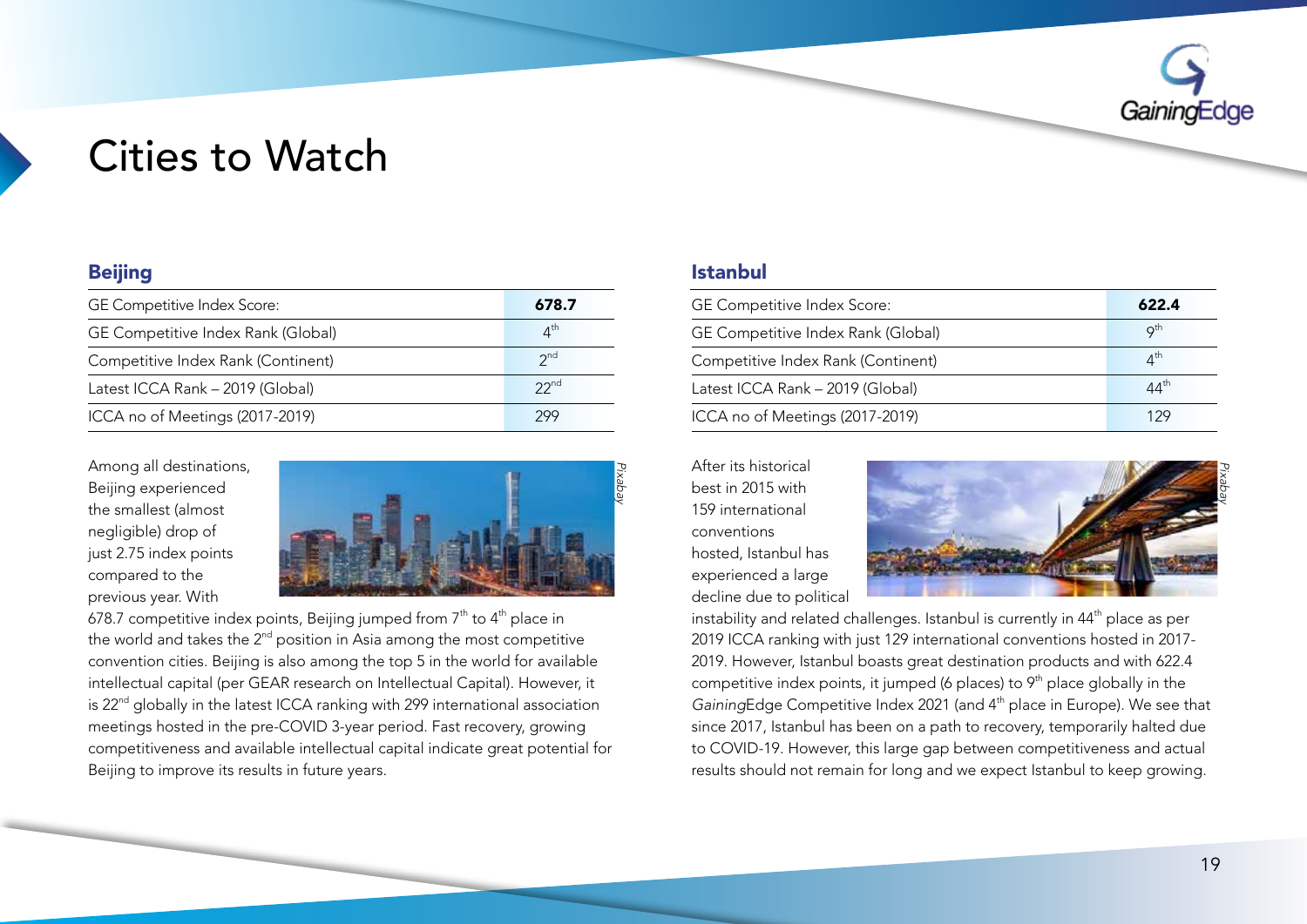

### **Cities to Watch**

| <b>Moscow</b>                                  | <b>Budapest</b>                                                                          |
|------------------------------------------------|------------------------------------------------------------------------------------------|
| GE Competitive Index Score:                    | 533.0<br><b>GE Competit</b>                                                              |
| GE Competitive Index Rank (Global)             | 28 <sup>th</sup><br><b>GE Competit</b>                                                   |
| Competitive Index Rank (Continent)             | $11^{th}$<br>Competitive                                                                 |
| Latest ICCA Rank - 2019 (Global)               | 70 <sup>th</sup><br>Latest ICCA I                                                        |
| ICCA no of Meetings (2017-2019)                | ICCA no of M<br>119                                                                      |
| Eastern European<br>cities are relatively less | Budapest is i<br>Pixabay<br>30 cities per t<br>$\sim$ $\sim$ $\sim$ $\sim$ $\sim$ $\sim$ |

Eastern European cities are relatively less competitive compared with Western Furopean destinations due to a weaker business environment and a lower



level of economic development. Yet Moscow is a global hub with great accessibility and infrastructure and with 533.0 competitive index points, the city has experienced a strong growth compared to previous year. jumping 10 places from  $38<sup>th</sup>$  to  $28<sup>th</sup>$  place globally (11<sup>th</sup> in Europe). However, Moscow takes 70<sup>th</sup> position in the latest ICCA ranking with 119 international association meetings hosted in the 3-years period prior to COVID-19. Also, in our research, Moscow has many local intellectual leaders capable of bringing events to the city plus solid destination capabilities to support this process, however as of now, the city has not leveraged these factors well.

| GE Competitive Index Score:        | 435.8            |
|------------------------------------|------------------|
| GE Competitive Index Rank (Global) | 61 <sup>st</sup> |
| Competitive Index Rank (Continent) | 29 <sup>th</sup> |
| Latest ICCA Rank - 2019 (Global)   | $26^{\text{th}}$ |
| ICCA no of Meetings (2017-2019)    | 345              |

Budapest is in the top 30 cities per the latest ICCA ranking with 345 international association meetings hosted in the last three years prior to COVID-19. On



GainingEdge's Competitive Index 2021, the city is again at the 61<sup>st</sup> place on the list of the most competitive convention destinations globally (same as last year) and 29<sup>th</sup> in Europe. Although it experienced some decline in the number of international association meetings held in the city over the last three years, Budapest has managed to achieve results above its level of competitiveness. In GEAR's analysis, Budapest is a well-established Eastern European city able to compete in the international meetings market, especially so if it activates its assets strategically. Our conclusion is Budapest has a solid potential for growth in the near future.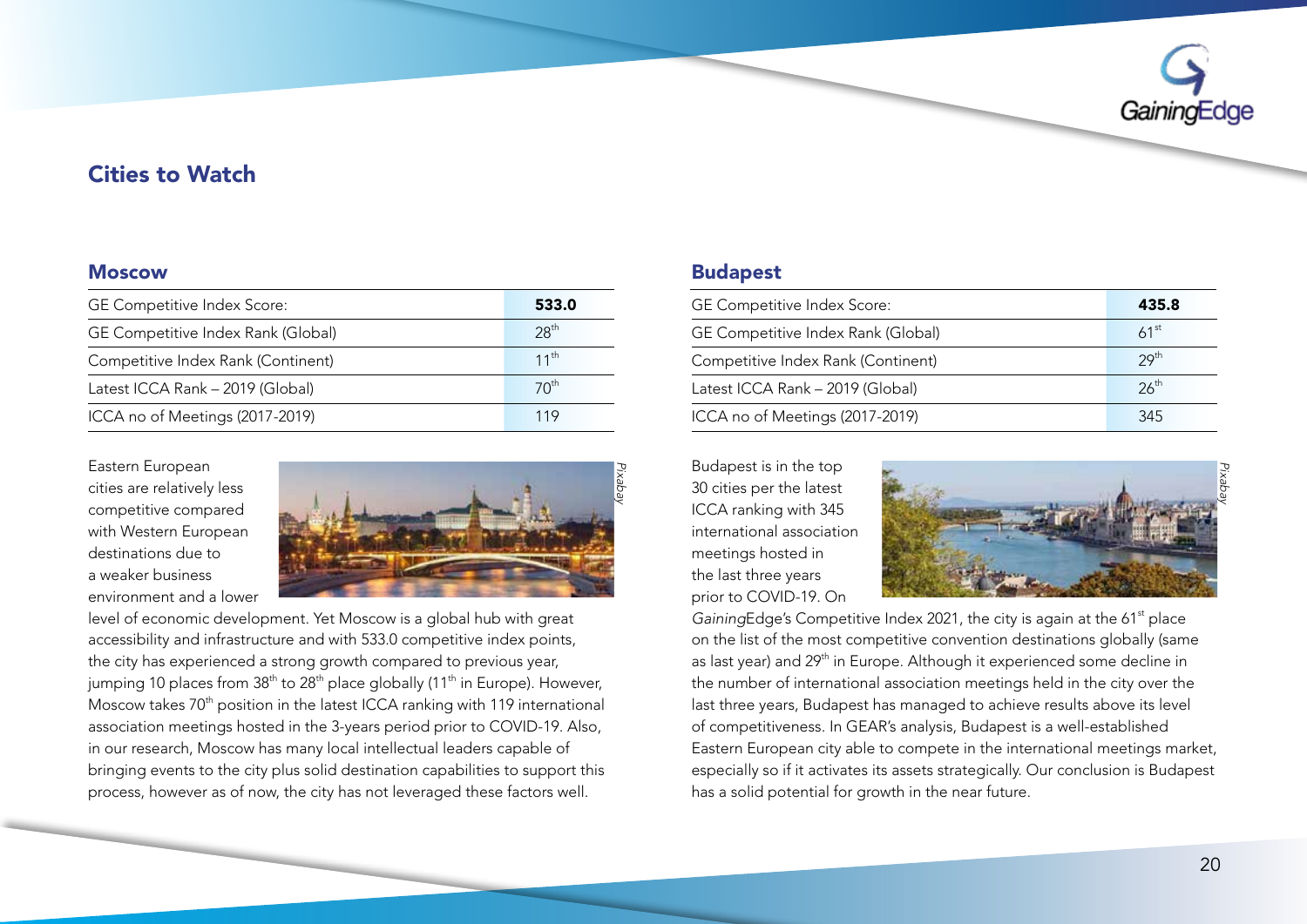

### **Cities to Watch**

| <b>Florence</b>                                                       |                  | <b>Ghent</b>                      |
|-----------------------------------------------------------------------|------------------|-----------------------------------|
| GE Competitive Index Score:                                           | 463.1            | GE Com                            |
| GE Competitive Index Rank (Global)                                    | $47^{\text{th}}$ | GE Com                            |
| Competitive Index Rank (Continent)                                    | 21 <sup>st</sup> | Competi                           |
| Latest ICCA Rank - 2019 (Global)                                      | 88 <sup>th</sup> | Latest IC                         |
| ICCA no of Meetings (2017-2019)                                       | 119              | ICCA no                           |
| Florence is a well-<br>established European<br>convention destination | Unsplash         | Ghent is<br>of a Euro<br>town rel |

established European  $Florence is a well$ convention destination. but still better known as one of the most beautiful cities in the world with a strong leisure



segment. Although convention destinations have been heavily affected by the COVID-19 pandemic, Florence managed to improve its competitive position with a 463.1 competitive score jumping 4 places to  $47<sup>th</sup>$  place globally (and 21<sup>st</sup> in Europe). With a decline in the number of international conventions hosted in the three-years before pandemic, Florence ranks 88<sup>th</sup> in the latest ICCA ranking list. However, this gap indicates solid potential for future growth if the city explores and leverages on its main competitive .advantages

| GE Competitive Index Score:        | 315.5            |
|------------------------------------|------------------|
| GE Competitive Index Rank (Global) | 98 <sup>th</sup> |
| Competitive Index Rank (Continent) | 59 <sup>th</sup> |
| Latest ICCA Rank - 2019 (Global)   | 57 <sup>th</sup> |
| ICCA no of Meetings (2017-2019)    | 139              |

Ghent is a prime example of a European university town, relatively less competitive compared to larger or capital cities, but able to compete well in the international meetings



market. Usually, such towns optimize their huge available intellectual capital, giving results significantly above their competitiveness. Ghent is the strongest among the university towns, with 139 international conventions hosted in the pre-COVID 3-year period putting it at  $59<sup>th</sup>$  in the ICCA ranking list. With 315.5 competitive index points, Ghent takes 98<sup>th</sup> place globally in the GainingEdge Competitive Index 2021. Continually good results show Ghent has a strong collaboration with its local academic community and is very effective at harnessing the destination's intellectual capital - the key source of its success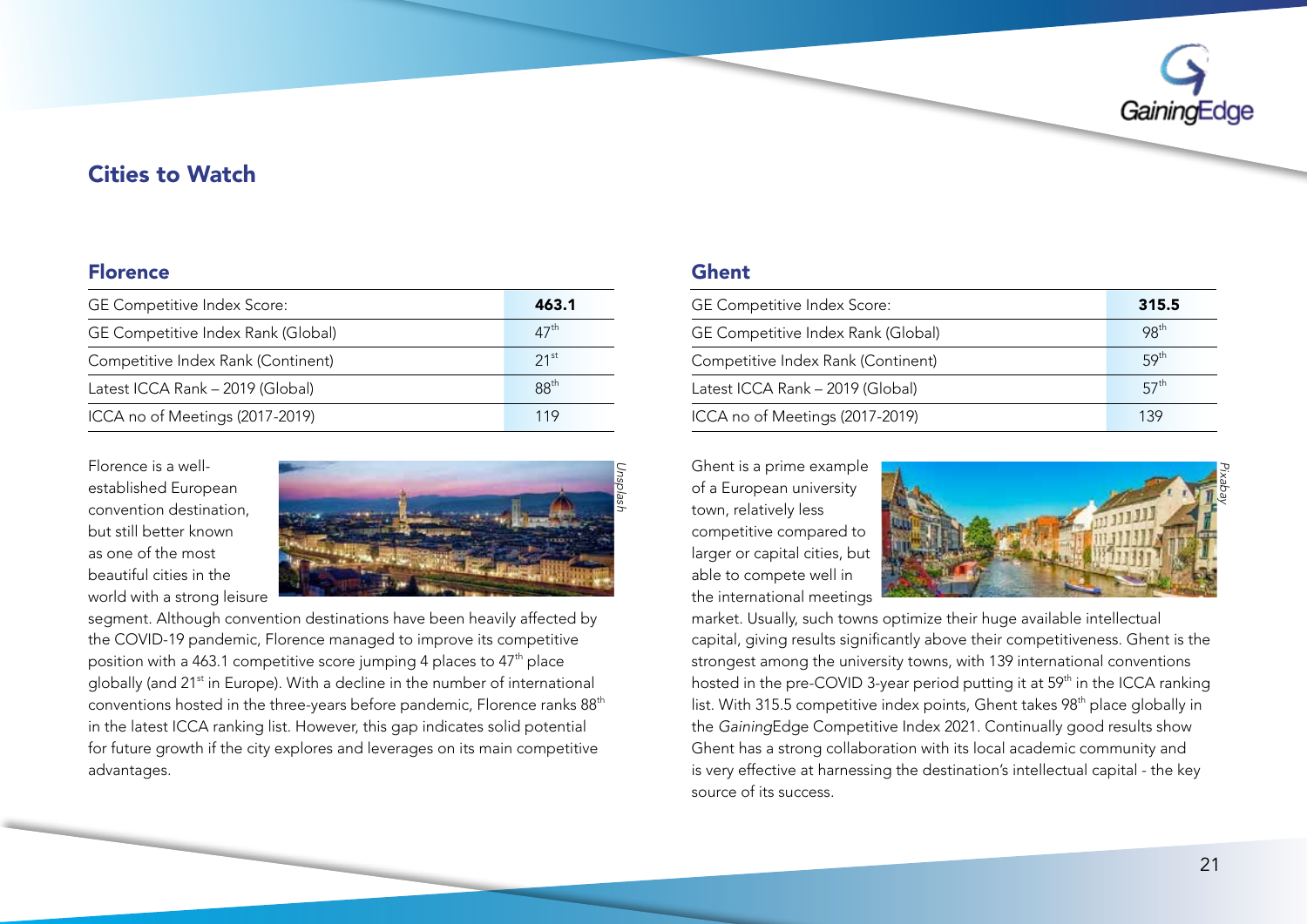# <span id="page-23-0"></span>Methodology

We maintained the same methodology as in previous editions and used the same 11 competitive factors of destination selection by international meeting planners. These are:

- **Convention facility capacities** (top 3 most utilised by international (conventions
- Hotel offer (capacity and proximity to the primary facility)
- Air access (levels of international direct service)
- Destination appeal (for business and tourism)
- Association market audience (strength of association community)
- Cost (staging and delegate costs)
- Logistics (ease of movement)
- **Market size** (population of the city, country and continent)
- Size of economy (GDP and GDP per capita)
- Business environment (competitiveness, innovation, ease of doing business)
- Safety & stability (crime rates and corruption levels).

A destination's strength in each of these factors is assessed based on 30 indicative data points, including  $3<sup>rd</sup>$  party indices, other information sources and primary research. The external data points include those provided by ICCA as well as other respected reports by organizations such as the World Bank, the World Economic Forum, and United Nations.

Each factor has been assigned a weighting and we have developed a model to calculate a point score in each category for each city. Over all of the factors, a maximum 1,000 points scoring system is applied. The weighting system applies 45% of the possible points to what are commonly referred to as destination "hygiene" or meetings infrastructure factors relating to capacity – convention facilities, hotel offer and air access. The remaining 55% of the weighting is spread over the remaining 8 factors based on meeting planner perceptions of what is important when it comes to selecting a destination for their convention.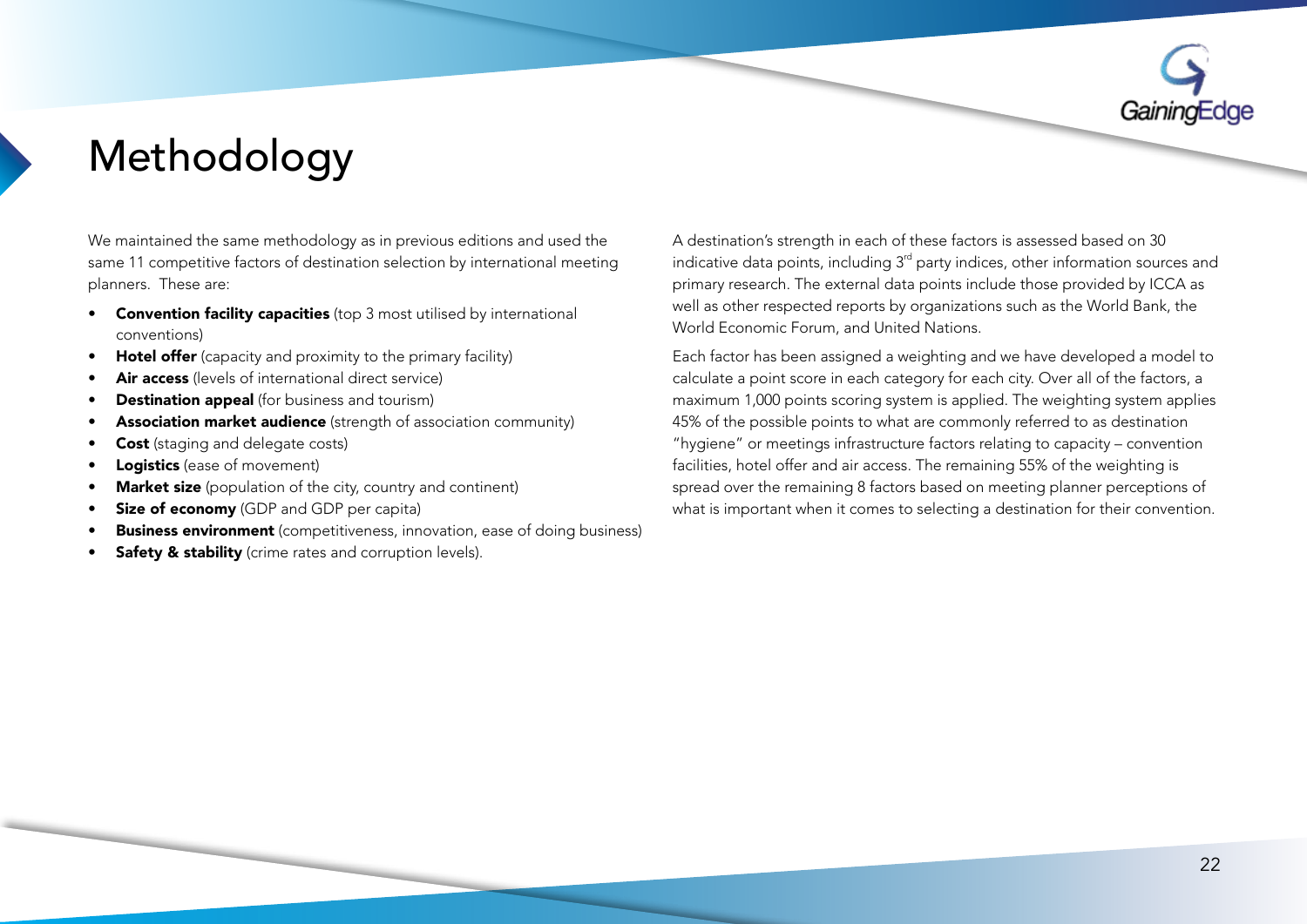

### Methodology

The Competitive Index is focused on a destination's meeting & conventions product issues, evaluating destinations in terms of:

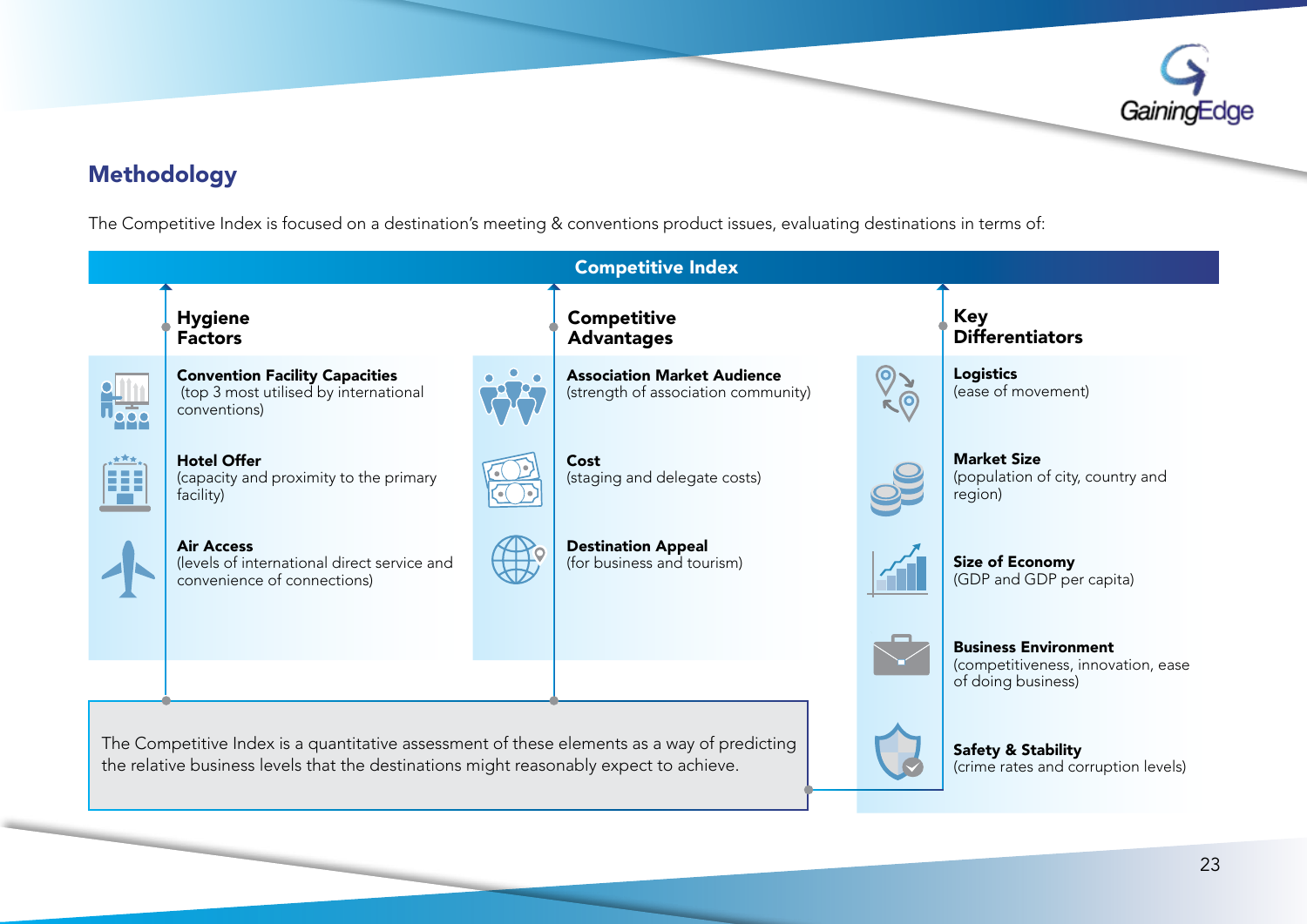

## <span id="page-25-0"></span>**Destination Index Report**

### **Destination Index Report**

Our made-to-order Destination Index Report provides valuable information for destinations using the right competitive set (of other cities) and making comparisons. Our in-depth analysis will highlight gaps which indicate opportunities and directions the destination should consider when developing its strategic plan.

Further development of the model will identify numerous opportunities for deeper quantitative analysis of the competitive position of convention destinations. So, in addition to measuring performance and scoring destinations in relation to their competitiveness, we provide suggestions for a whole range of possible applications. These applications and analysis can significantly support the work of convention bureaus and destination marketing organizations. They provide quantitative indicators to identify an appropriate competitive set and define the competitive position of their destinations. Our customised Destination Index Report clearly indicates the destinations that make up a real competitive set, which significantly facilitates strategic planning because the most common strategic failures are caused by wrongly identifying primary or direct competitors. which many destinations are prone to.

Essentially, GEAR's Destination Index Report will focus on a destination's competitiveness within a well-defined competitive set, with the aim to ensure accuracy of the comparison and resulting strategic directions and points of improvements. Through this Report, we can evaluate destinations, establish their relative competitiveness and compare that to potential business levels. There are various ways for destinations to use results from the Destination Index Report which range from goal setting to performance measurement, and from strategic visioning to communications and branding. A key part of the Report is the Ratio analysis which provides the opportunity to clearly identify competitive advantages and disadvantages (strong and weak points) for the targeted destination. Following this, the Fair Share analysis then helps destinations to set reasonable business goals and project their future growth.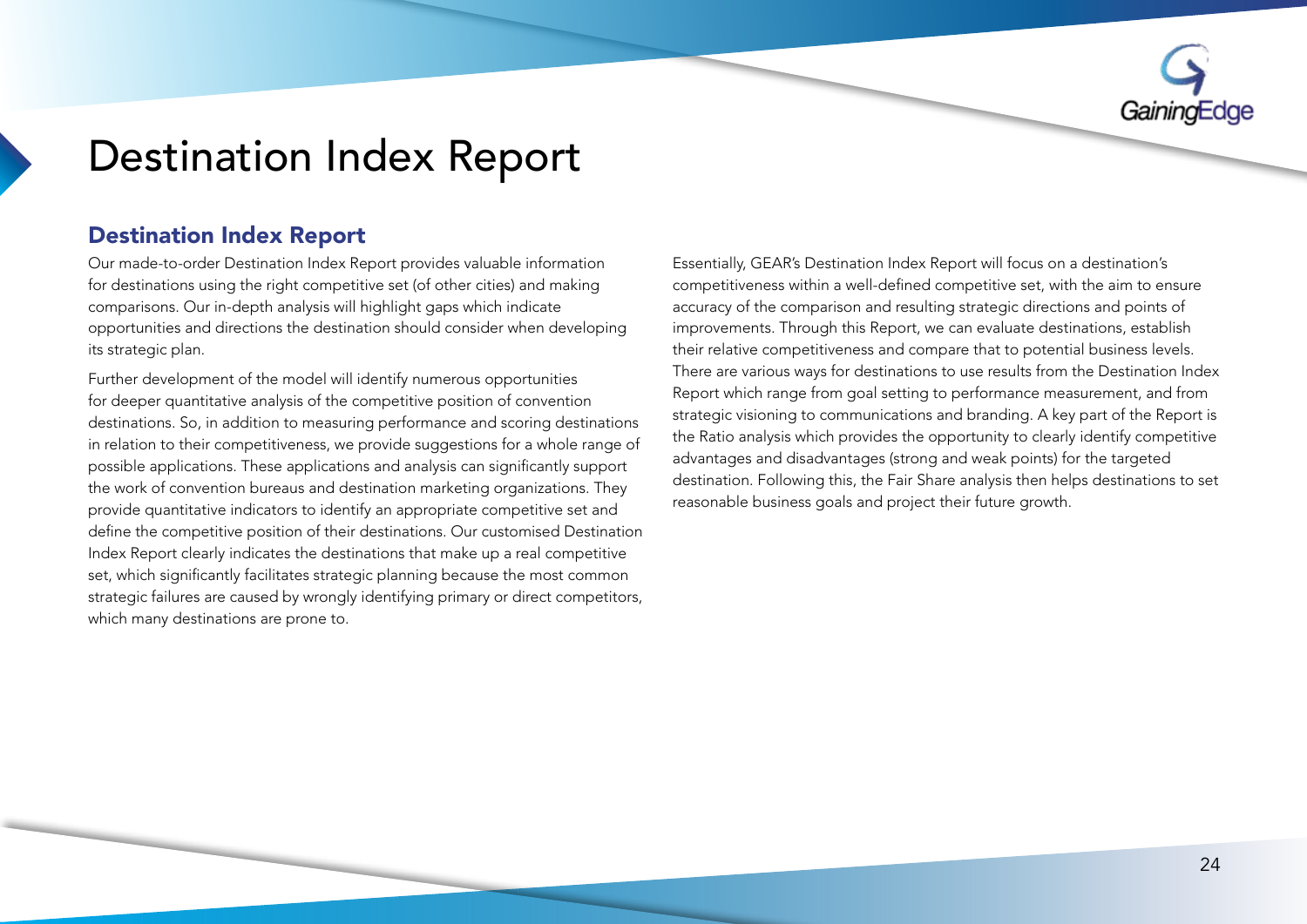

### **Destination Index Report**

### **Competition** Analysis

1

The Destination Index Report is a useful source of information for such analysis and a helpful tool for establishing competitive sets.

### Goal Setting

2

6

The Index offers a tool for comparing the relative competitive strengths of destinations which in turn provides insights into how those relative strengths relate to business outcomes

### **Performance** Measurement

3

7

The Index will allow bureaus and destinations to strengthen these assessments based on a more sophisticated model. which sheds lights on the issue of "comparability".

### **Strategic** Visioning

4

8

Sometimes we find that destination stakeholders (public and private) embark on visioning processes without any robust assessment of how visionary the goals actually are. The Index will provide a useful benchmark for visioning .processes

# 5

 Strategic Planning

Once destinations have established meaningful vision and goals, the next step is putting in place strategies that will drive success. The Index will provide useful insights into key issues that will underpin those strategies.

### **Strategic** Resourcing

As destinations set goals and develop a more rational focus on competitive sets and relative performance levels, they will be more capable of evaluating the resource needs that will be required to achieve their strategic goals.

### **Strategic Product** Development

The Index will help destinations compare themselves to others in relation to key product issues. If they want to increase their competitiveness they will have an easier time identifying the factors that required the most attention and validating to policy makers and industry what needs to be done.

### Communication & Branding

The Index will help identify key issues that need to be addressed in a destination's communications processes.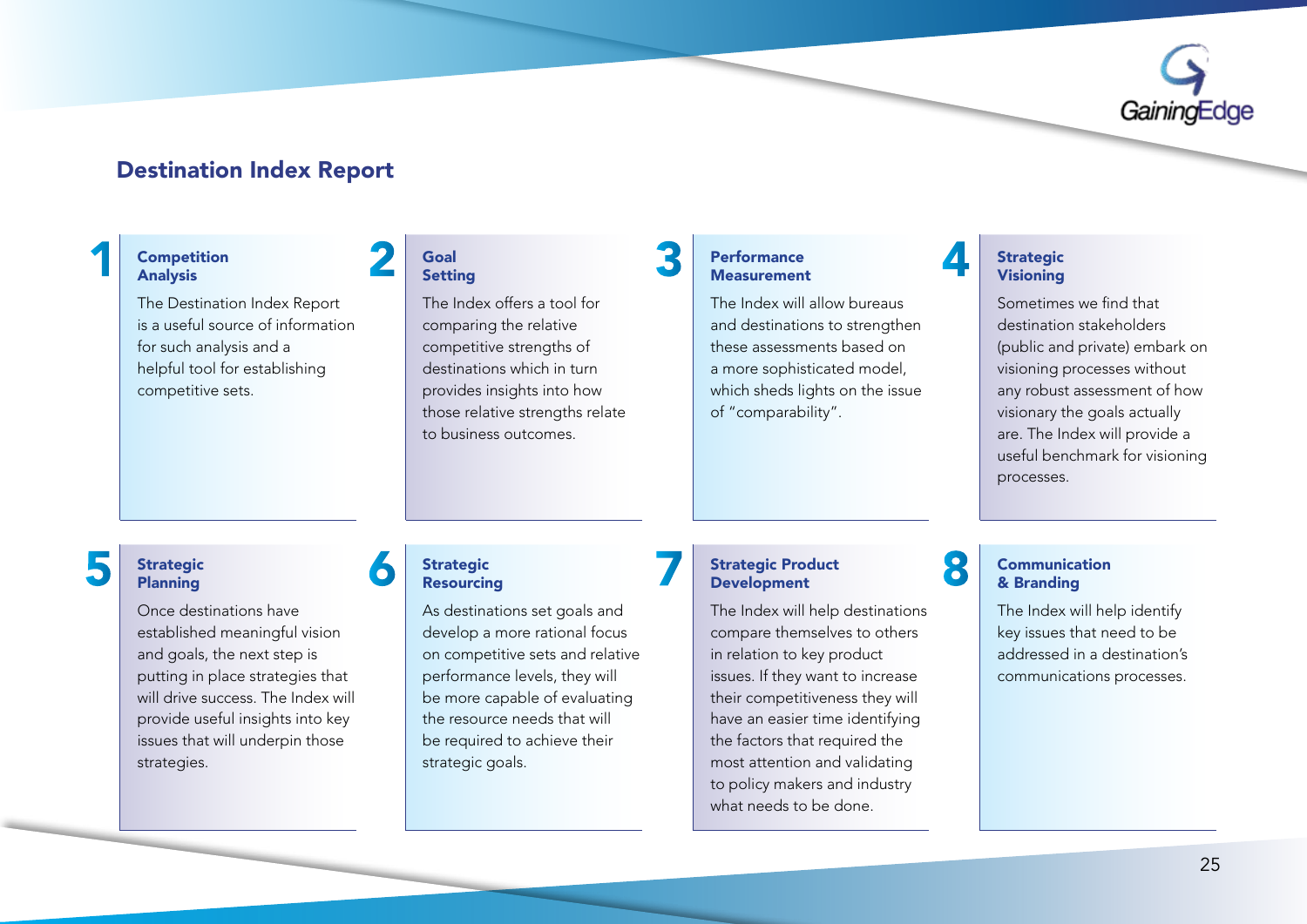

### **Components of a Destination Index Report**

### Competition Analysis

The Index examines the relative competitiveness of destinations that are included in a competitive set.

The selection criteria for such a set are:

- 1. Rotation
- 2. Size
- 3. Business profile
- 4. Infrastructure
- 5. Perspective

### **Fair Share** Analysis

For the purpose of the Index, fair share calculations for a destination use its competitive scores as the substitute for inventory factor. More facilities, more hotel rooms, better air service, etc. drive its score higher and therefore it captures a higher proportion of the business occurring within its competitive set. A destination's competitive score as percentage (%) of the combined score in a given set represents its proportional fair share of the total business procured by that set. So, if a destination's proportion of "competitive points" within a set is 10%, then it could reasonably seek to secure 10% of the total business secured by the set.

### Ratio Analysis

The Index provides the ability to determine the level of competitiveness for each of the 11 factors considered by international meeting planners. This analysis provides fact-based information about challenges which should be strategically addressed, as well as strong points which can be leveraged on when developing the destination's business events strategies.

### **Fair Share** Scenario Model

The Fair Share scenario model illustrates how cities compare in terms of their "fair share" and in terms of their "momentum" The momentum shows if the destination is accelerating or decelerating in terms of number of international association meetings (ICCA statistics) which it has hosted, in a three-year .series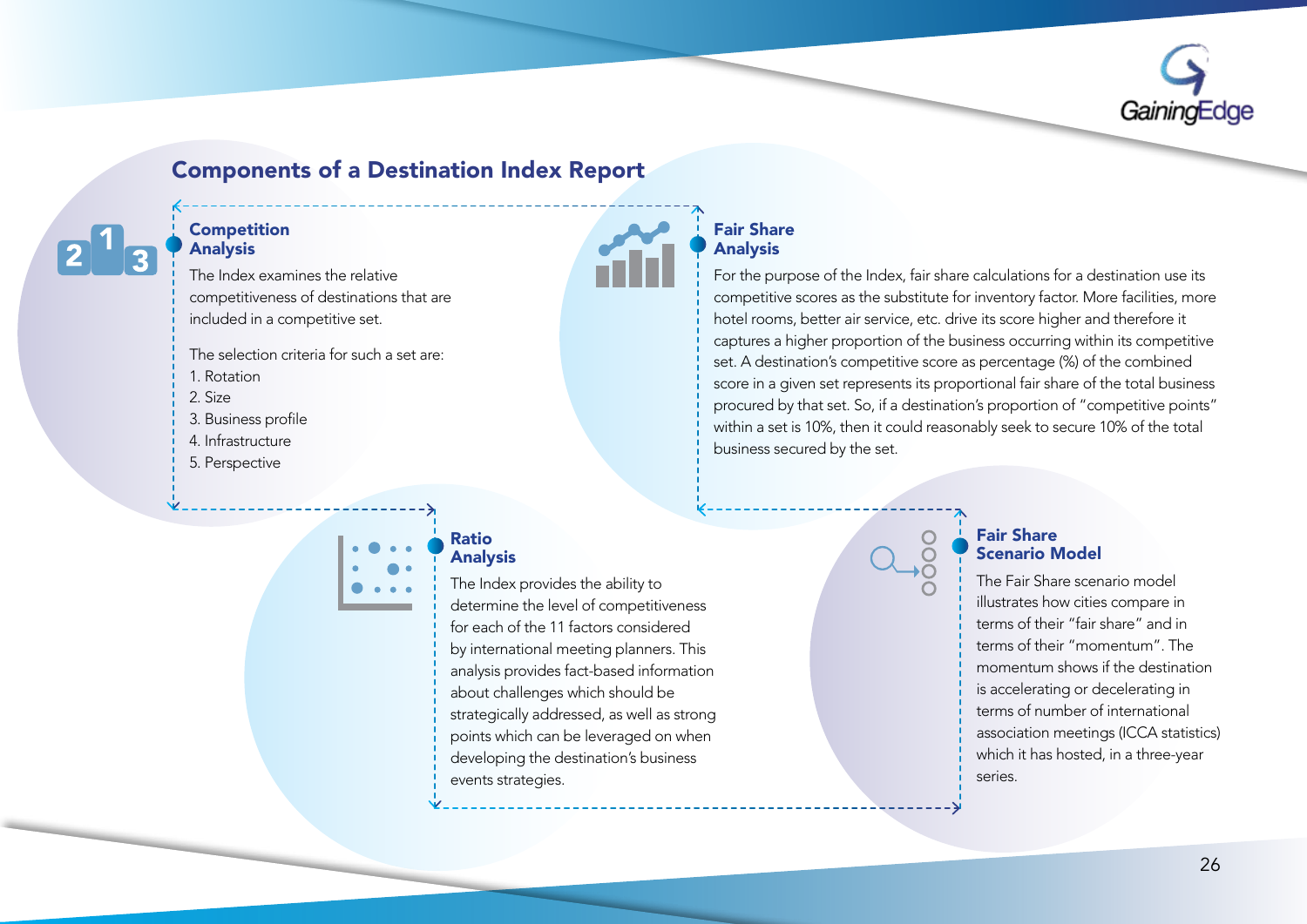# <span id="page-28-0"></span>About Us

### About GainingEdge About the Author

GainingEdge is a specialist consulting firm advising primarily to the convention and meetings market since 2004. We specialize in issues related to establishing and managing convention bureaus, advice on the development and expansion of convention centers as well as the broader aspects of the international meetings industry.

Our clients include convention and visitor bureaus/destination marketing organizations, national tourism agencies and convention and exhibition center developers and operators.

### Our expertise:

- Destination Advisory
- Convention & Exhibition Centre Advisory
- In-Market Sales Representation
- Association Advisory

### GainingEdge Analysis & Research (GEAR)

GainingEdge Analysis & Research (GEAR) is GainingEdge's internal division, formed with the aim to provide quantitative analysis on destinations competitiveness, their resources for success, as well as reporting on the alobal meetings industry. GEAR is involved in projects related to the analysis of destination competitiveness and development of customized Destination Index Reports for clients. Another global report GEAR produces is the analysis and research of destinations intellectual capital and how well (or not) they are leveraging on this competitive advantage. It provides valuable insights cities should use to engage their local association executives who are leaders in international associations

Milos Milovanovic Head of GainingEdge Analysis & Research (GEAR)

Milos Milovanovic is a GainingEdge consultant, with deep expertise in the activation and development of convention bureaus as well as destination marketing in Europe and Middle East regions. He has 15 years of experience in the meetings & conventions industry and has consulted many



destinations around the world. In GainingEdge, Milos is responsible for the development of research & analysis projects as Head of GEAR.

Milos is author of the Destination Competitive Index, a benchmarking tool for international convention destinations, published annually since 2018. He is also author of the *Leveraging Intellectual Capital global report*, aimed at identifying the relative strengths of destinations in terms of the presence of their local association executives who are leaders in the governing bodies of international associations

### How We Can Help

The Destination Competitive Index identifies the city's competitiveness as well as available avenues for growth. Using the Destination Competitiveness Index, we can help destinations to:

- Identify their real competitive set
- Understand their competitive position
- Define their competitive advantages & disadvantages
- Analyze their momentum and fair share
- Set their optimal business goals
- Define their strategic directions.